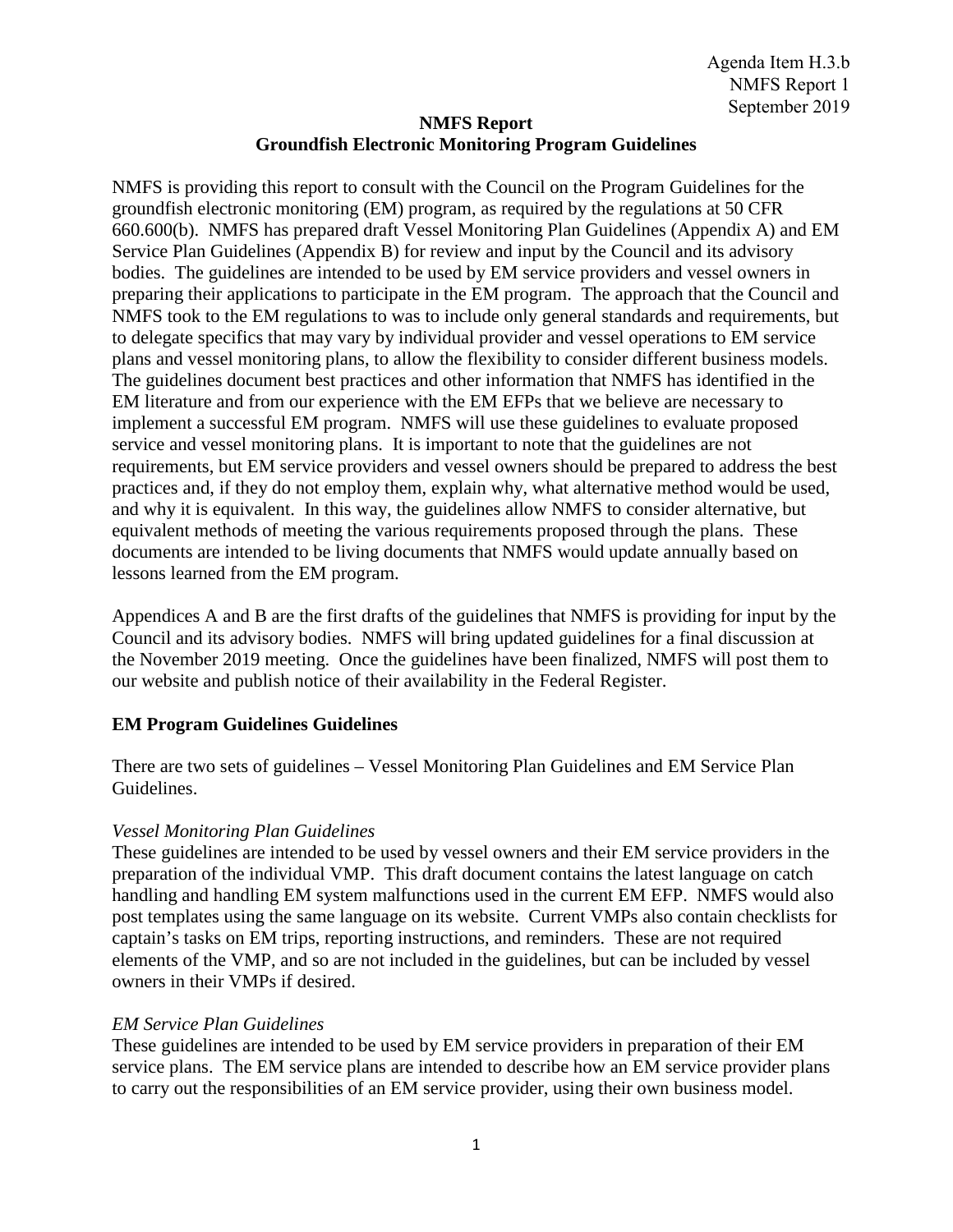These draft guidelines reflect best practices and other information that NMFS identified from a review of the literature on EM programs and from experience with the EM EFPs. NMFS is seeking feedback from the Council and its advisory bodies, and participating vessel owners and providers. We would appreciate feedback on any aspect of the guidelines, including:

- 1. Is there any additional information needed by EM service providers in the guidelines to complete their EM service plans and plan their service delivery models?
- 2. Are any of the guidelines not relevant or appropriate for the groundfish EM program?
- 3. Are there other best practices that EM vessels or providers know of that would be helpful to include in the guidelines?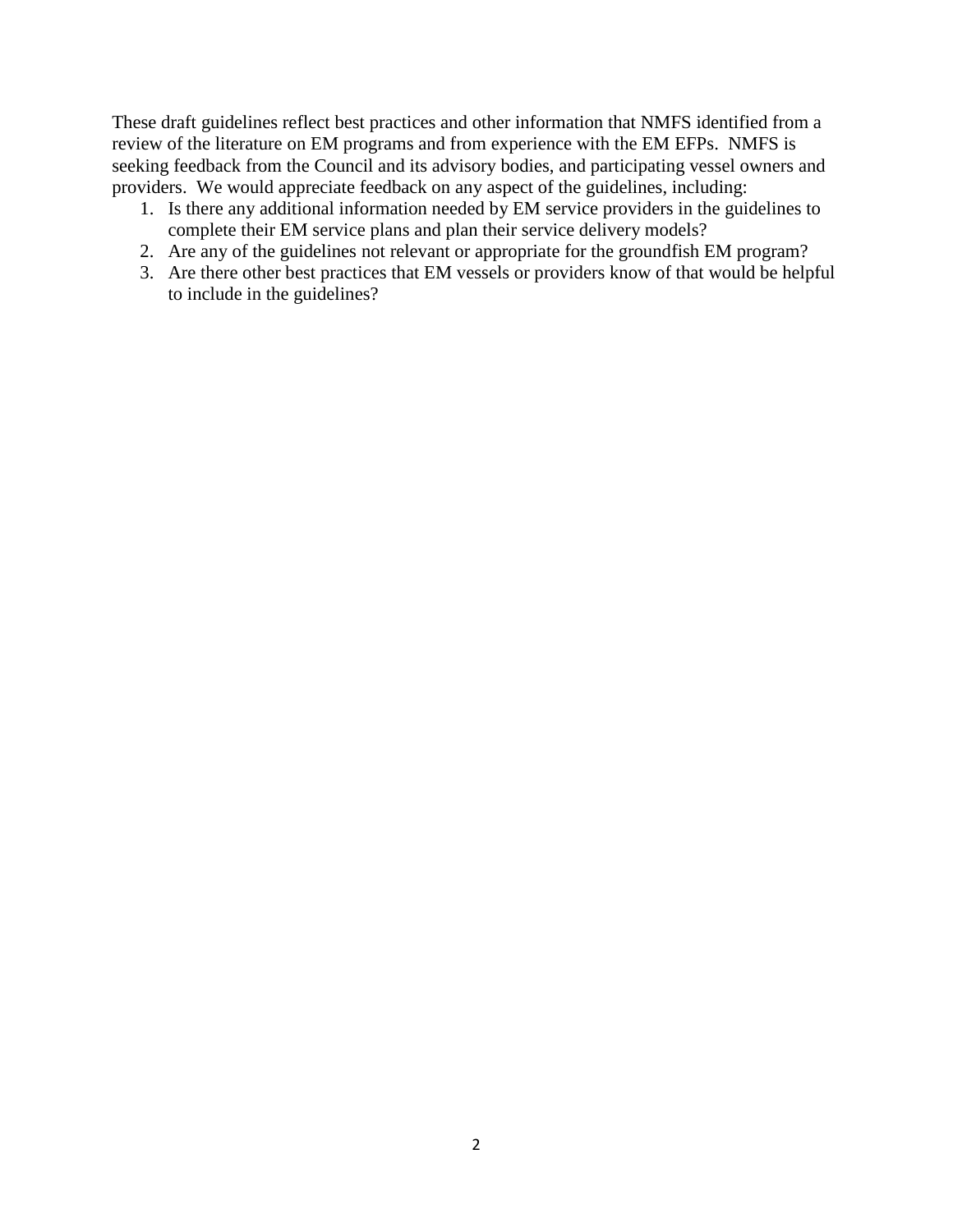# Draft Electronic Monitoring Program Vessel Monitoring Plan Guidelines

As part of an application for an EM Authorization, a vessel owner must develop and submit an individual Vessel Monitoring Plan (VMP). A vessel owner's EM service provider may prepare and submit a VMP on behalf of the vessel owner. The VMP describes how fishing operations on the vessel will be conducted and how the EM system and associated equipment will be configured to effectively monitor fishing activities and document any discards. The VMP should be developed during and after EM system installation working with your service provider. NMFS will review the VMP to ensure that the equipment installed and the proposed operations of the vessel would effectively monitor vessel operations. This document provides additional information on what NMFS is looking for in a VMP and describes best practices and suggested language to satisfy the required components. Vessel owners may propose and NMFS may consider alternative, but equipment, methods to meet the requirements of the EM program in the VMP. Templates are also available on NMFS's website for each fishery sector and gear type: [INSERT WEB ADDRESS].

Contact the Permits Branch with questions and assistance in completing your VMP: (206)526- 4353.

## Vessel Monitoring Plan Contents

The vessel monitoring plan should include the following sections:

- A. Contact information This section includes contact information for the vessel owner, vessel operator, and EM service provider for NMFS to use during the year.
- B. General vessel information This section lists the basic information about the vessel and operations, like the vessel name, registration number, and target fishery.
- C. Vessel layout This section describes the layout of the vessel, equipment, and activities to help NMFS and your EM service provider understand where discards will take place.
- D. EM equipment set-up This section documents the settings of the EM system, such as the time period that cameras will be recording.
- E. Catch handling procedures In this section, you should describe the way crew will handle catch, sort it, and discard it, to enable video reviewers to identify the species and estimate weight.
- F. EM system malfunctions This section should describe the way the vessel operator will handle different malfunctions of the EM system and associated equipment.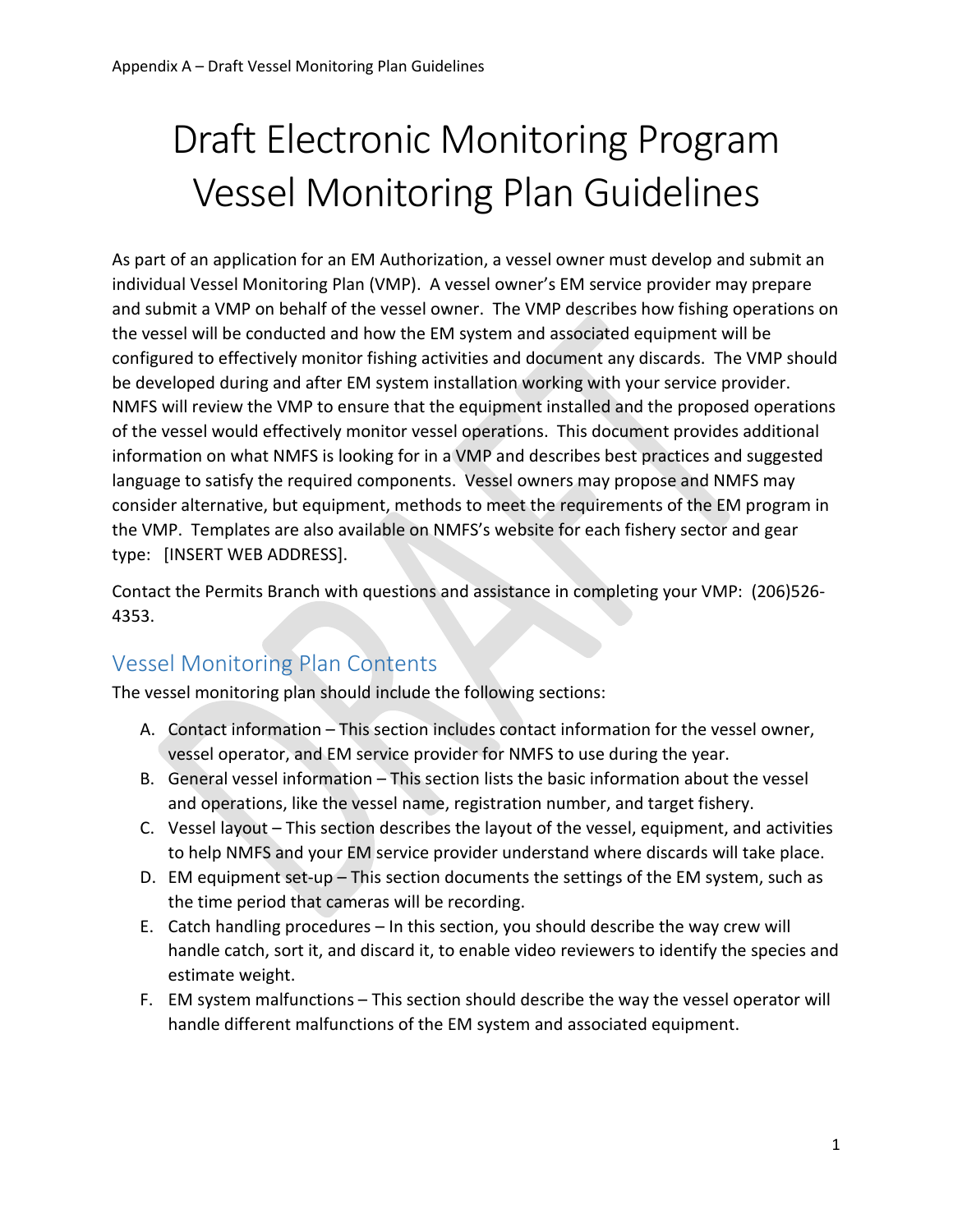Some other information you may want to include in the VMP is a checklist of EM tasks for each day or trip that the captain can use as a reference; instructions and tips for completing the logbook; and trouble-shooting instructions from the EM service provider.

## A. Contact Information

- 1. Provide the name, address, phone number, and signature of the vessel owner, and the date of the application.
- 2. Provide the name, address, phone number, email address, and preferred method of contact, of a primary point of contact for vessel operations. This should be the person, such as the vessel captain, that NMFS and the EM service provider would call to provide feedback on catch handling, logbook reporting, etc. and that can make changes accordingly.
- 3. Provide the name, address, and phone number of your EM service provider(s), and contact information for a primary point of contact at the EM service provider(s) that NMFS and the vessel operator can contact for technical support and program operations.

## B. General Vessel Information

- 1. Provide the vessel name and documentation number/state registration number.
- 2. Indicate what type of gear the vessel will be using and for what target fishery (i.e., pots, longline, bottom trawl, whiting midwater trawl, and/or non-whiting midwater trawl).
- 3. Indicate what sector(s) the vessel will be participating in (i.e., shorebased IFQ or mothership sector).
- 4. Provide the vessel's homeport.

## C. Vessel Layout

- 1. Include a diagram of the vessel layout including deck measurements and locations of sorting, a measuring board, and discard control points.
- 2. Include the measurements of all bins, baskets, compartments, and other tools, that will be used to calculate estimates of weight. Provide photos of bins, baskets, and other measuring tools, to assist video reviewers in identifying them on camera.

## D. EM Equipment Set-up

- 1. Describe the number and location of cameras and provide images of the locations and corresponding views.
- 2. Describe and provide images of the location of lighting, control center, global positioning system (GPS), sensor(s), monitor(s), external UPS, and other EM equipment.
- 3. List the frame rates, image resolution, frequency of data logging, sensor trigger threshold values, and other EM system specifications.
	- a. Sensor data should be recorded by the system every 10 seconds for the duration of the fishing trip when powered on.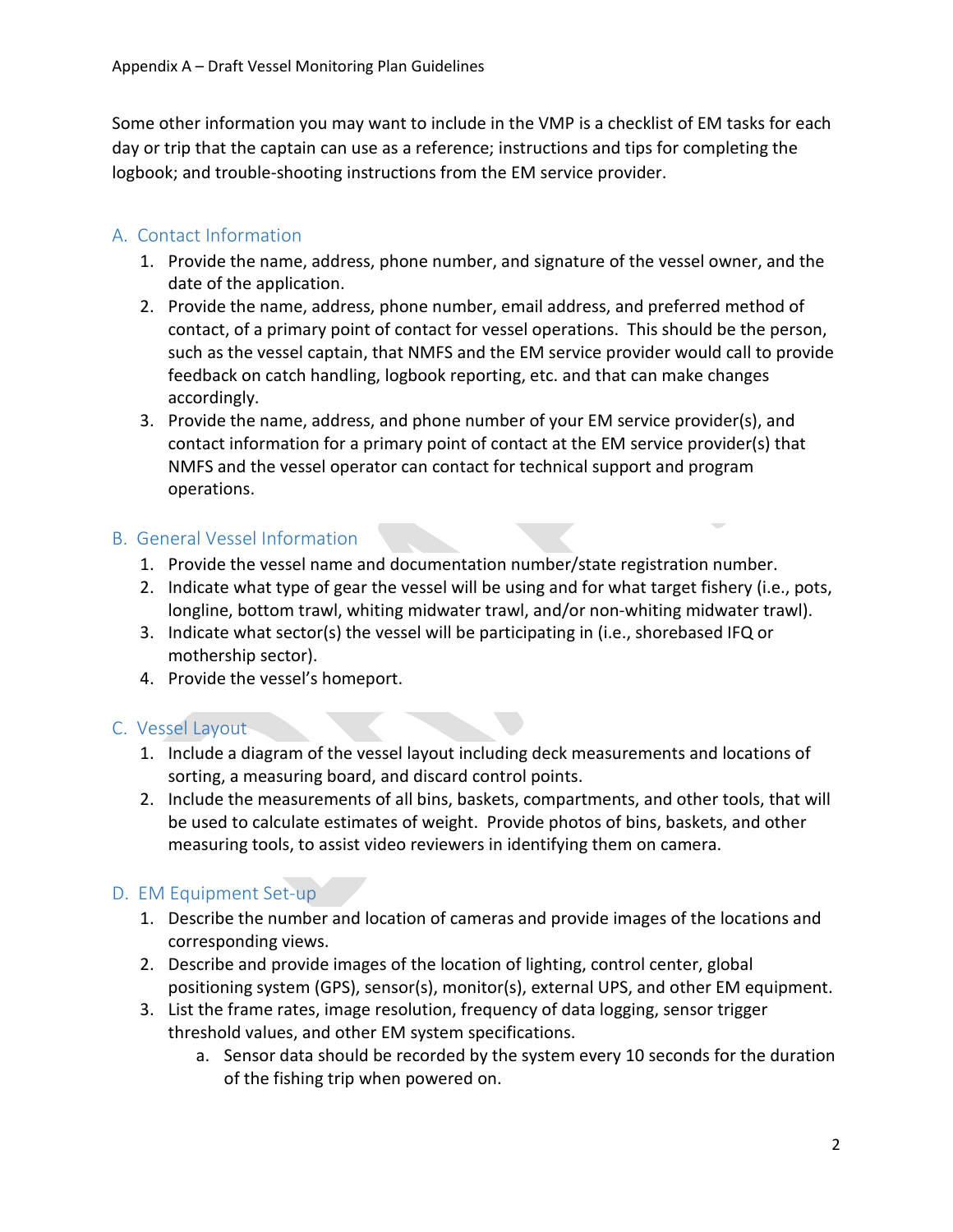- b. Cameras should be recording the entire time that catch is being sorted or stored or transferred to the mothership, and while catch is onboard until the offload begins.
	- i. For MS/CV vessels, cameras must be recording while the gear is being retrieved and until the codend is transferred to the mothership. The cameras may shut off after the codend has been transferred.
	- ii. For shorebased whiting vessels, cameras must be recording while the gear is being retrieved and until all catch is sorted and stored. One camera that provides an overview of the deck and holds must remain on in between hauls and on the return to port until offload begins.
	- iii. For fixed gear vessels, cameras must be recording while the gear is being retrieved and until all catch is sorted and stored. One camera that provides an overview of the deck and holds must remain on in between hauls and on the return to port until offload begins.

Below is an example of the type of language that should be included for D.3:

- "*The EM system records sensor every 10 seconds for the duration of the fishing trip when powered on.*
- *The EM system is configured to record video whenever there is fishing activity taking place. To achieve this, video recording is triggered whenever the hydraulic sensor detects pressure equal to or greater than 125 psi or the drum sensor registers 1 or more turns. The system continues to record video for 2 hours after fishing activity, as indicated by the sensor readings dropping below the specified thresholds. The deck view will record continuously after the first trigger until the EM system is powered down.*"

## E. Catch Handling Procedures

- 1. Describe the location and procedures for any catch handling, including sorting and measuring of discards, the number of crew sorting catch.
	- a. If catch handling or weight estimation will be done differently for different species, the VMP should describe the different procedures.
	- b. NMFS has provided language below that needs to be included in all plans of certain gear types.
- 2. Describe what steps will be taken to ensure that all catch remains in camera view. Video reviewers need to see the fate of catch in order to properly count it. Fish that were not seen retained will assume to have been discarded.

## All VMPs

All VMPs should include the following instructions:

## "*General Catch Handling*

- *Any and all sorting must occur in clear view of the camera.*
- *Crewmembers must not block camera views while sorting.*
- *All discards must occur at a discard control point designated on the vessel diagram.*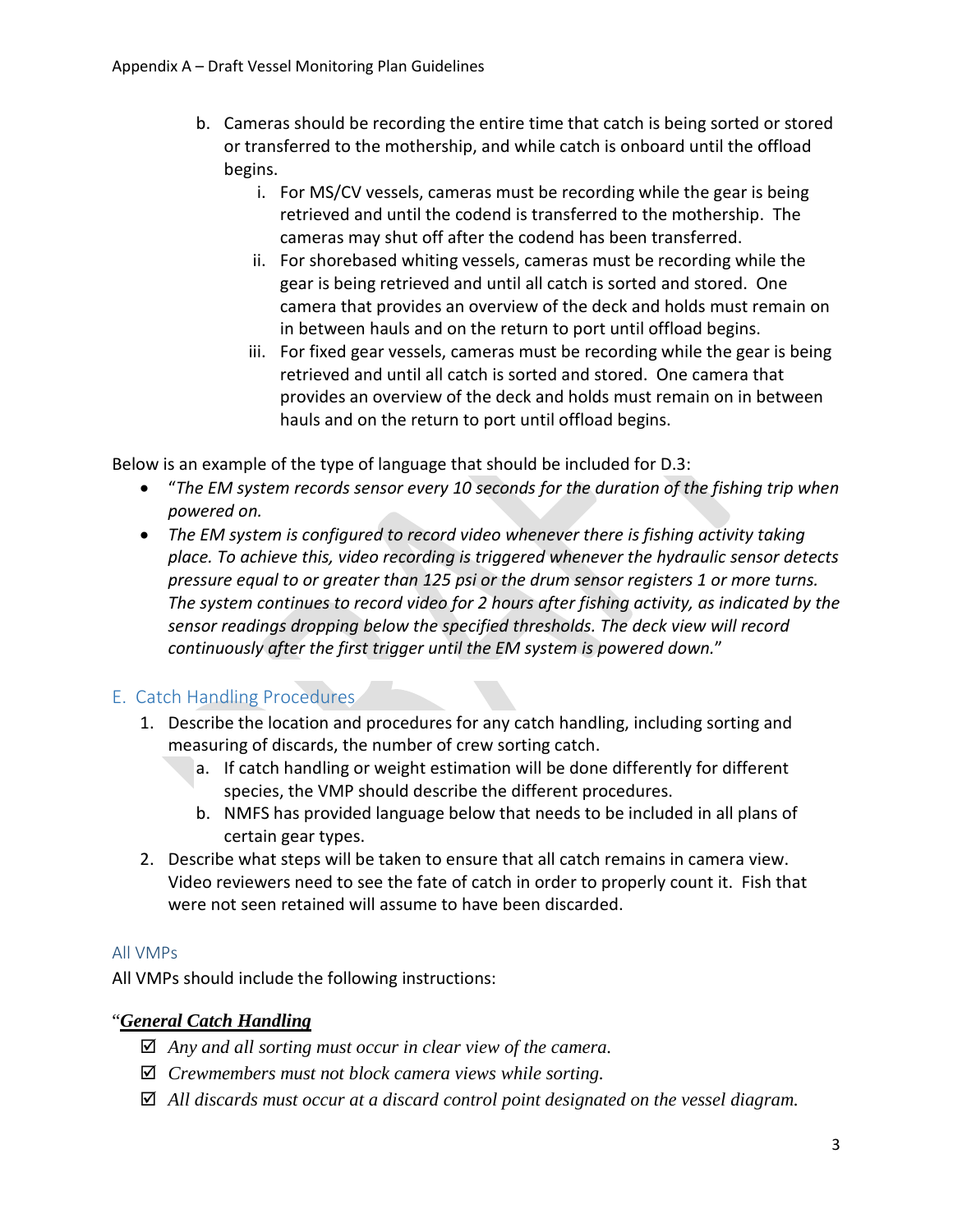- *All catch handling must be complete before the next haul is brought onboard.*
- *Vessel operator must provide adequate lighting for cameras.*
	- o *Lighting must not shine directly at cameras and impede video reviewers' ability to view fishing activity.*"

#### Whiting VMPs

Vessels targeting whiting should include the following additional instructions:

#### **"***Species-Specific Catch Handling - Trips Targeting Whiting:*

- *Mutilated fish - Mutilated fish that are squashed, maimed, or fish with carcass torn up by other events can be discarded.*
	- *Discarded mutilated fish must be sorted to species into a tote of known size within camera view before discarding to assist video reviewers in estimating weight.*
	- *Discarded mutilated fish must be noted in logbook.*
- *Debris (trash, mud, rocks, and other inorganic debris), Large marine organisms (marine mammals, sea turtles, and seabirds, and fish longer than 6-ft) may be discarded in camera view.*
- *Unavoidable discard that is the result of an event that is beyond the control of the vessel operator or crew, such as a safety issue or mechanical failure, is allowed.*
	- o *Record weight by species, reason for the discard, and the location of tow in the logbook.*"

#### Bottom Trawl and Non-whiting Midwater Trawl VMPs

Vessels using bottom trawl and/or non-whiting midwater trawl gear to target non-whiting species should include the following additional instructions:

## *"Species-Specific Catch Handling – Maximized Retention Bottom Trawl and Non-whiting Midwater Trawl Trips:*

- *Mutilated fish - Mutilated fish that are squashed, maimed, or fish with carcass torn up by other events can be discarded.*
	- o *Discarded mutilated fish must be sorted to species into a tote of known size within camera view before being discarded to assist video reviewers in estimating weight.*
	- o *Discarded mutilated fish must be noted in logbook.*
- *Debris (trash, mud, rocks, and other inorganic debris), Large marine organisms (marine mammals, sea turtles, and seabirds, and fish longer than 6-ft) may be discarded in camera view.*
- *Unavoidable discard that is the result of an event that is beyond the control of the vessel operator or crew, such as a safety issue or mechanical failure, is allowed.*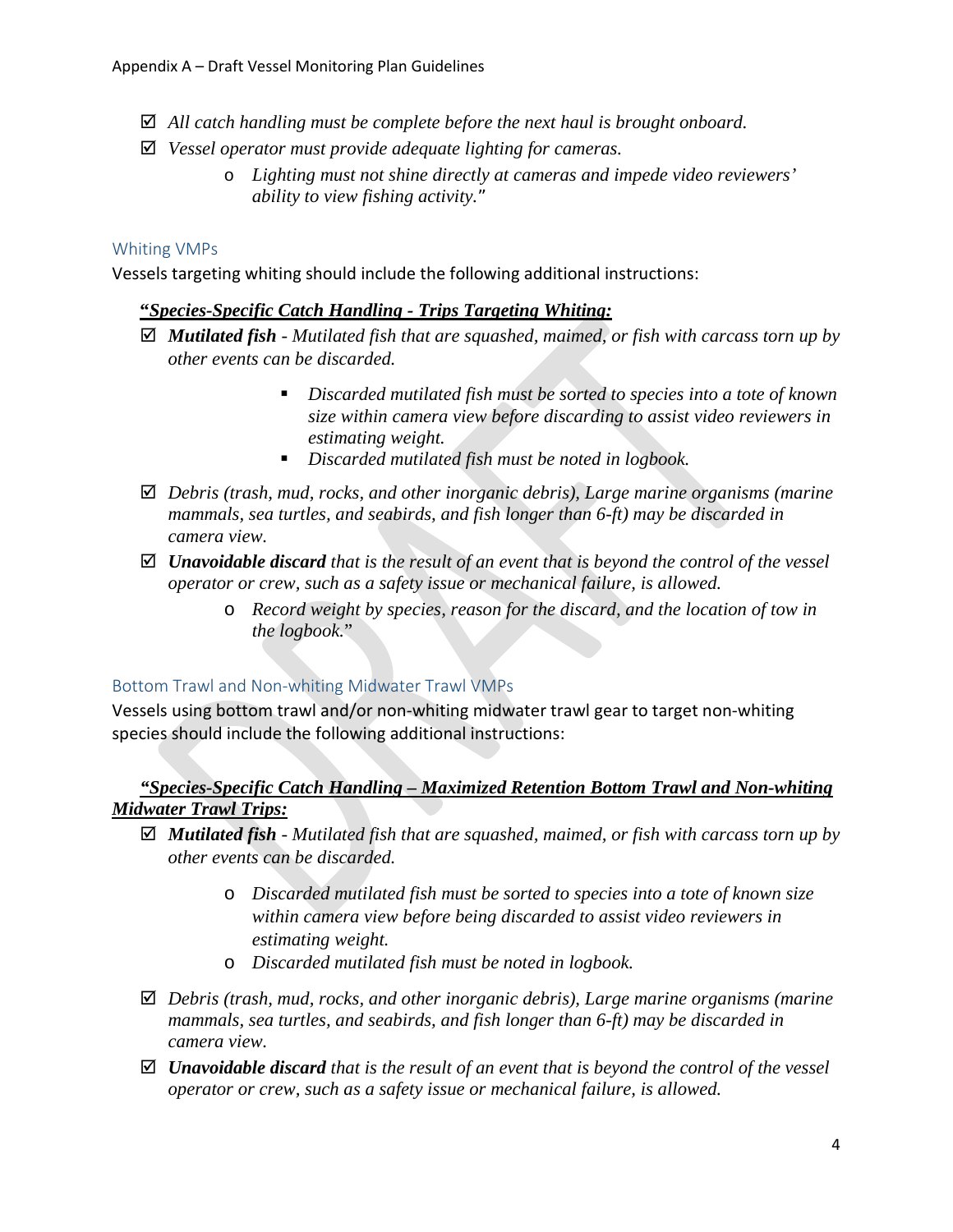o *Record weight by species, reason for the discard, and the location of tow in the logbook.*

## *Species-Specific Catch Handling – Optimized Retention Bottom Trawl and Non-whiting Midwater Trawl Trips:*

- *Allowable discards must be sorted to species before being placed in designated discard tote, and discarded in camera view at the location designated in diagram only.*
	- o *Allowable non-IFQ fish and invertebrates/trash must be sorted in separate totes (fish tote and invertebrate/trash tote) in camera view*
- *Halibut - All halibut must be placed in view of the camera and on or near a measuring tool for measurement prior to discarding.*
- *Mutilated fish - Mutilated fish that are squashed, maimed, or fish with carcass torn up by other events, not predation, can be discarded.*
	- o *Discarded mutilated fish must be sorted to species into a tote of known size within camera view before being discarded to assist video reviewers in estimating weight.*
	- o *Discarded mutilated fish must be noted in logbook.*
- *Debris (trash, mud, rocks, and other inorganic debris), Large marine organisms (marine mammals, sea turtles, and seabirds, and fish longer than 6-ft) may be discarded in camera view.*
- *Unavoidable discard that is the result of an event that is beyond the control of the vessel operator or crew, such as a safety issue or mechanical failure, is allowed.*
	- o *Record weight by species, reason for the discard, and the location of tow in the logbook.*
- *Prohibited and protected species*
	- o *Vessels must discard the following species, in view of the camera:*
		- *i. Pacific halibut (see discard requirements above)*
		- *ii. Dungeness crab caught seaward of Washington or Oregon or Point Reyes, California*
		- *iii. Green sturgeon*
		- *iv. California halibut (except as allowed by state regulations)*
		- *v. And nearshore groundfish species below state commercial minimum size limits*
		- *vi. Seabirds*
		- *vii. Sea turtles*
		- *viii. Marine mammals*

## *\*\*ALL SALMON AND EULACHON MUST BE RETAINED\*\**

## *except that on trips with scientific observers, eulachon may be discarded after observer sampling is complete*

*Heads and Guts from Processing at Sea: (For Sablefish J-Cut at sea)*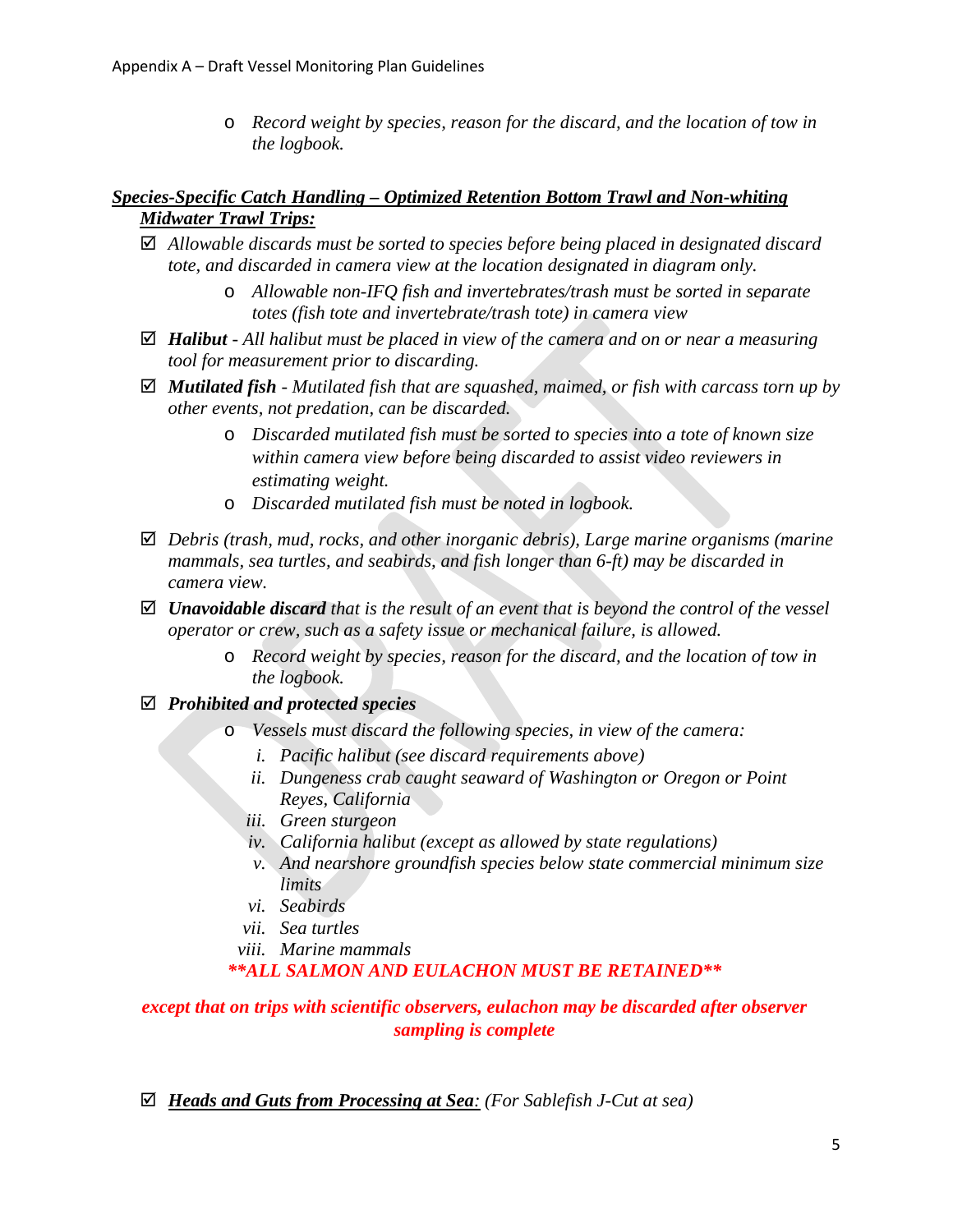- o *Cut the fish in clear camera view*
- o *Tote the heads and guts in camera view*
- o *Discard tote contents at control point*
- o *Only heads and guts may be discarded*
- *Additional allowable discards (with proper catch handling, display, measuring, and logbook recording):*
	- o *IFQ species on the IFQ Allowable Discard List*
	- o *Non-IFQ species not on the Non-IFQ Prohibited Discard List*
	- o *Allowable discards must be sorted to species before being placed in designated discard tote, and discarded at the location designated in diagram only.*
		- *Allowable non-IFQ fish and invertebrates/trash must be sorted in separate totes (fish tote and invertebrate/trash tote)*

## *IFQ ALLOWABLE DISCARD LIST*

#### *Flatfish*

*Arrowtooth Flounder English Sole Dover Sole (discarded deep sea sole may be counted as dover sole) Pacific Sanddab (other sanddabs discarded may be counted as Pacific sanddab)*

#### *Roundfish*

*Pacific Whiting Lingcod*

## *NON-IFQ PROHIBITED DISCARD LIST*

#### *Flatfish*

*Greenland Turbot Slender Sole Hybrid Sole C-O (C-O Turbot) Sole Bigmouth Sole Fantail Sole Hornyhead Turbot Spotted Turbot*

## *Rockfish*

*Northern Rockfish Black Rockfish Blue Rockfish Shortbelly Rockfish Olive Rockfish Puget Sound Rockfish Semaphore Rockfish*

#### *Roundfish Walleye Pollock Slender Codling Pacific Tom Cod Salmon*

*Eulachon*

#### Fixed Gear VMPs

Vessels using fixed gear should include the following additional instructions:

#### **"***Prohibited Discards (must be retained)*

*All salmon must be retained.*

#### *Allowable Discards*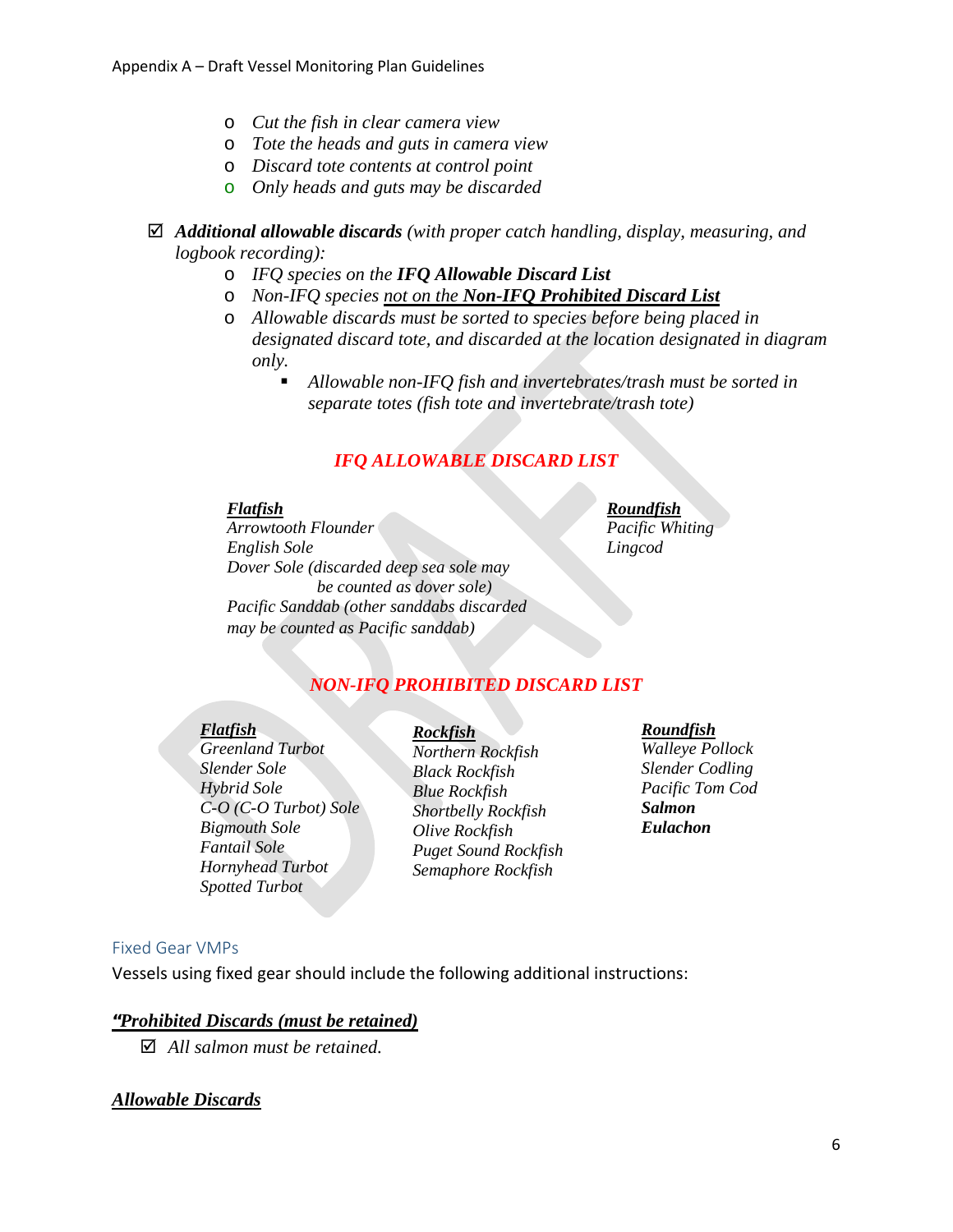- *Allowed to discard (with proper catch handling, display, measuring, and logbook recording):*
	- o *All IFQ and non-IFQ fish, except salmon.*
- *All IFQ and non-IFQ species must be measured and displayed to camera before discarding.*
	- o *Show all sides of fish, spread dorsal spines of thornyheads, and show any unique characteristics for accurate species ID.*
- *Pacific Halibut- All halibut must be placed in view of the camera and on or near a measuring tool for measurement prior to discarding.*
- *Mutilated and predated fish – Predated and mutilated fish, including sablefish, which are intended to be discarded must be placed in a tote together before discarding at the end of the haul. This will help when counting fish.*
	- o *Place carcasses that have a head and tale on measuring area before discarding.*
- *Invertebrates, debris (trash, mud, rocks, and other inorganic debris), Prohibited and Protected Species, and non-IFQ fish must be discarded in camera view at a designated discard location (see vessel diagram).*
	- o *Prohibited and Protected Species:*
		- *Dungeness crab caught seaward of Washington or Oregon*
		- *Green Sturgeon*
		- *Eulachon*
		- *Seabirds*
		- *Sea turtles*
		- *Marine mammals*

## *\*\*ALL SALMON MUST BE RETAINED\*\**

- *Unavoidable discard that is the result of an event that is beyond the control of the vessel operator or crew, such as a safety issue or mechanical failure, is allowed.* 
	- o *Record weight by species, reason for the discard, and the location of haul in the logbook.*
- *Heads and Guts from Processing at Sea: (For Sablefish J-Cut at sea)* 
	- o *cut the fish in clear camera view*
	- o *tote the heads and guts in camera view*
	- o *discard tote contents at control point*
	- o *only heads and guts may be discarded*"

#### F. EM System Malfunctions

1. Describe the detailed steps that will be taken to minimize the potential for EM system malfunctions. Some examples: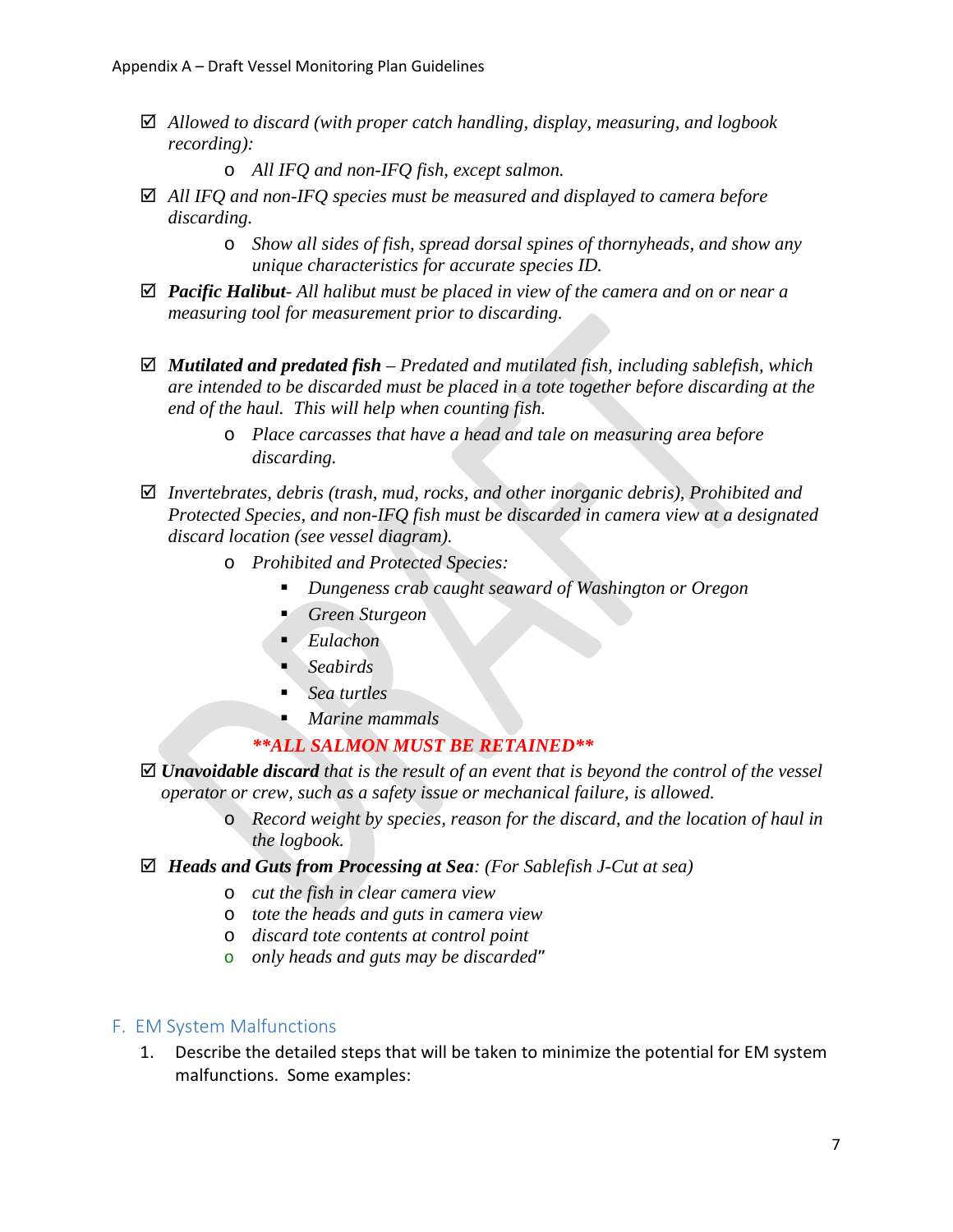- a. Completing a functionality test before each trip as required can identify malfunctions before starting the trip.
- b. Checking camera lenses between and during hauls to make sure they are clean and clear of water spots, dirt, etc., and cleaning them if not.
- c. Establishing redundant or back-up systems, such as a back-up power supply or two hydraulic sensors can ensure that small power interruptions or sensor malfunctions do not interrupt data collection.

Your EM service provide may have some other suggested approaches.

- 2. Describe the steps that will be taken when malfunctions occur to ensure the adequate monitoring of catch. Work with your EM service provider and NMFS to determine what types of malfunctions are critical (require returning to port), what types of malfunctions are not critical, and how a critical malfunction can be fixed at sea. Regardless of the type of malfunction, the vessel operator must stop fishing and attempt to fix the issue before proceeding (if gear is in the water, the vessel operator may finish retrieving gear before stopping). Below are some examples of different malfunctions, whether NMFS considers them critical or not, and how it could be addressed in the VMP.
	- a. NMFS considers the following malfunctions critical (would require the vessel operator to delay the trip or return to port, unless an observer is onboard):
		- i. Both drum and hydraulic sensor
		- ii. Keyboard, if manual recording is required
		- iii. Monitor
		- iv. Control box
		- v. Green screen
		- vi. Lighting, if the vessel will fish at night
		- vii. Most camera malfunctions (talk with your EM service provider and NMFS to determine if certain cameras can be designated as not critical)
	- b. NMFS considers the following malfunctions not critical (a vessel operator may continue fishing):
		- i. Either drum or hydraulic sensor
		- ii. GPS
		- iii. Keyboard, if manual recording is not required
		- iv. Lighting, if the vessel will not fish at night

Example language for handling EM system malfunctions is below.

## **"***Malfunction Prior to Departure:*

- *1. If the system malfunctions prior to departure, call EM Service Provider 24 Hour Support Line [PHONE NUMBER] to report and troubleshoot the problem. Some possible solutions are listed in Table 1.*
- *2. If the malfunction cannot be resolved, take the Action described in Table 1 corresponding to the type of malfunction.*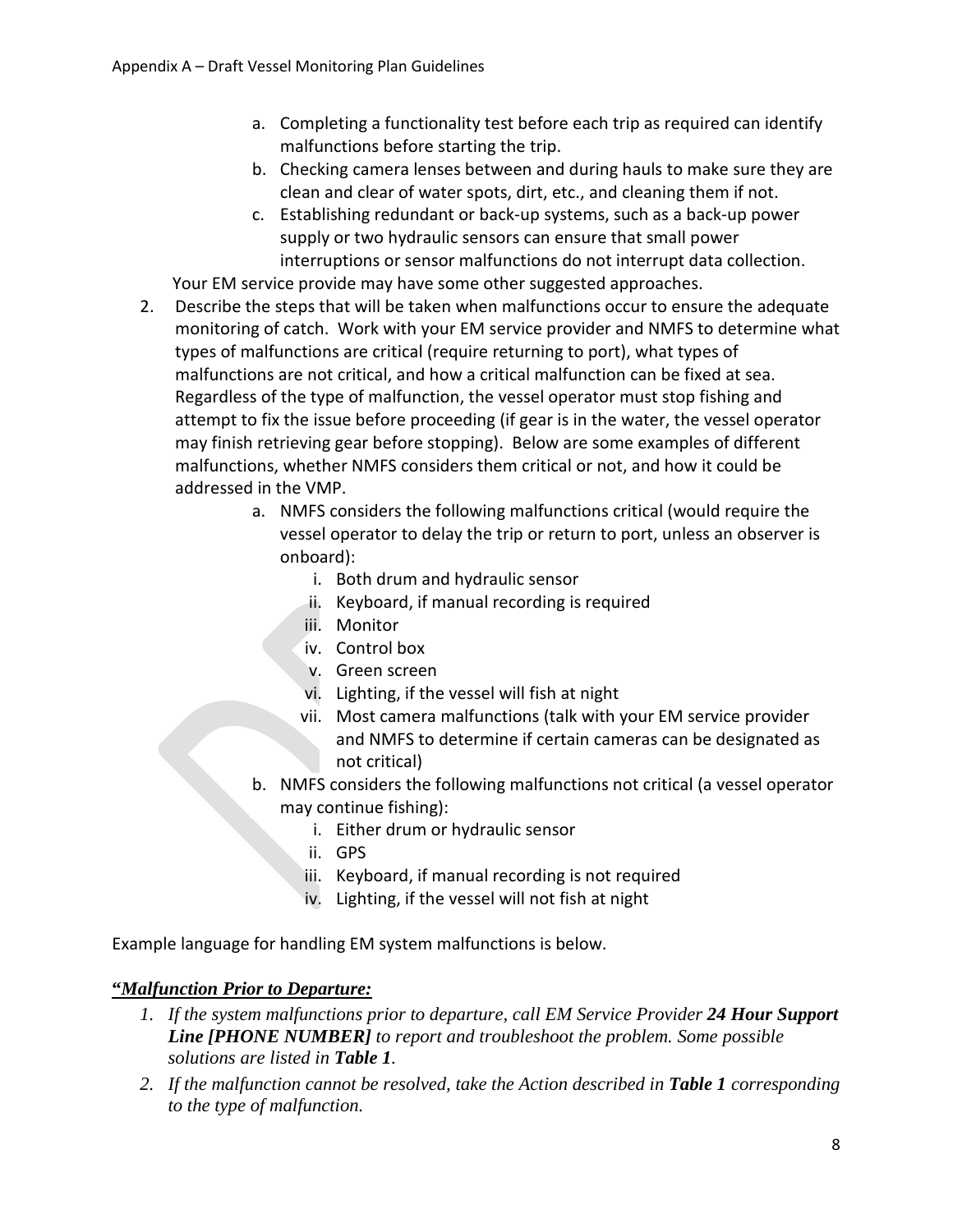*3. Report the date/time, nature of malfunction, and outcome in the logbook.*

#### *Malfunction While Fishing:*

- *1. If the system malfunctions while gear is in the water, vessel may complete hauling gear out of the water, but GEAR CANNOT BE RESET until the problem is resolved.*
- *2. Call EM Service Provider 24 Hour Support Line- [PHONE NUMBER] to report and troubleshoot the problem. Schedule a service event for your return to port to have the issue resolved as quickly as possible. Some possible solutions are provided in Table 2.*
- *3. If the malfunction cannot be resolved, take the Action described in Table 2 corresponding to the type of malfunction.*
- *4. Report the date/time, nature of the malfunction and the outcome in the logbook.*

## *Power Loss*

*In the event of a temporary loss of power, return power to the system immediately, and record the time, date, and duration of the power interruption in the logbook.*"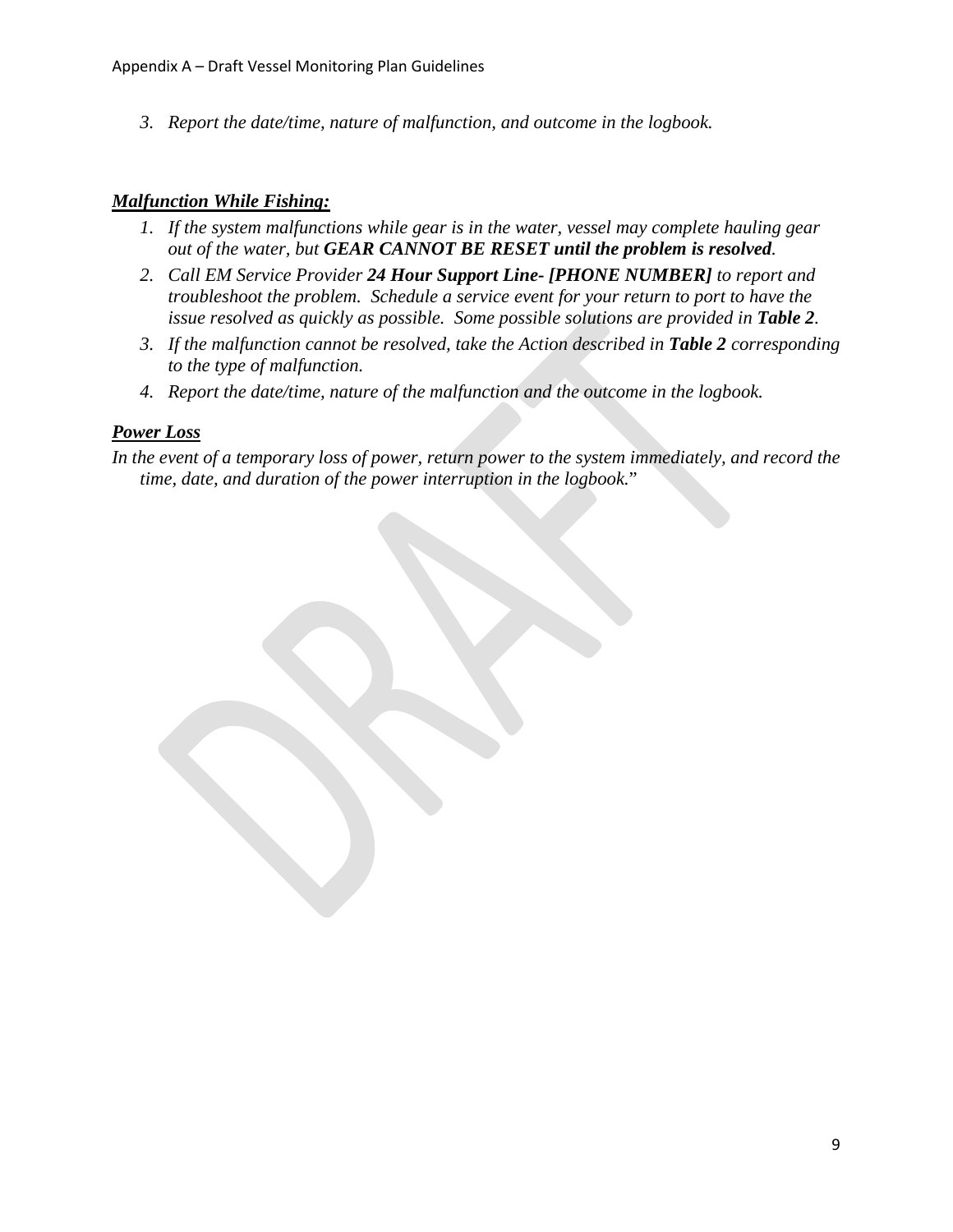| <b>Malfunction</b><br><b>Type</b> | <b>Critical/Not</b><br><b>Critical</b>       | <b>Report to</b><br>AMR? | <b>Report</b><br>in Log? | <b>Possible Solution</b><br><b>Downgrades to Not</b><br><b>Critical (non-exclusive</b><br>list) | <b>Action if Malfunction Not Resolved or Not</b><br><b>Downgraded</b>                                                                    |
|-----------------------------------|----------------------------------------------|--------------------------|--------------------------|-------------------------------------------------------------------------------------------------|------------------------------------------------------------------------------------------------------------------------------------------|
| Drum sensor                       | Not critical                                 | Y                        | Y                        | Carry spare reflectors.                                                                         | Vessel operator may depart on trip, but must<br>trigger video recording manually. Malfunction<br>must be repaired before next trip.      |
| Hydraulic<br>sensor               | Not critical                                 | Y                        |                          | Restart system. Follow<br>troubleshooting<br>guidance.                                          | Vessel operator may depart on trip but must<br>trigger video recording manually. Malfunction<br>must be repaired before next trip.       |
| Drum and<br>hydraulic<br>sensors  | Critical                                     | Υ                        | Υ                        | Restart system. Follow<br>troubleshooting<br>guidance. Carry spare<br>reflectors.               | Vessel operator may not depart on trip until<br>malfunction is repaired or vessel operator<br>voluntarily obtains observer.              |
| <b>GPS</b>                        | Critical                                     | Υ                        |                          | Restart system.                                                                                 | Vessel operator may not depart on trip until<br>malfunction is repaired or vessel operator<br>voluntarily obtains observer.              |
| Keyboard                          | Not critical                                 | Y                        | Υ                        | Carry spare USB<br>keyboard. Connect<br>spare keyboard                                          | Vessel operator may depart on trip provided<br>cameras are recording without keyboard.<br>Malfunction must be repaired before next trip. |
|                                   | Critical if<br>manual record<br>is required. | Ÿ                        | Y                        | Carry spare USB<br>keyboard. Connect<br>spare keyboard.                                         | Vessel operator may not depart on trip until<br>malfunction is repaired or vessel operator<br>voluntarily obtains observer.              |

## **Table 1. Summary of types of dockside malfunctions of EM system and associated equipment, and actions to be taken.**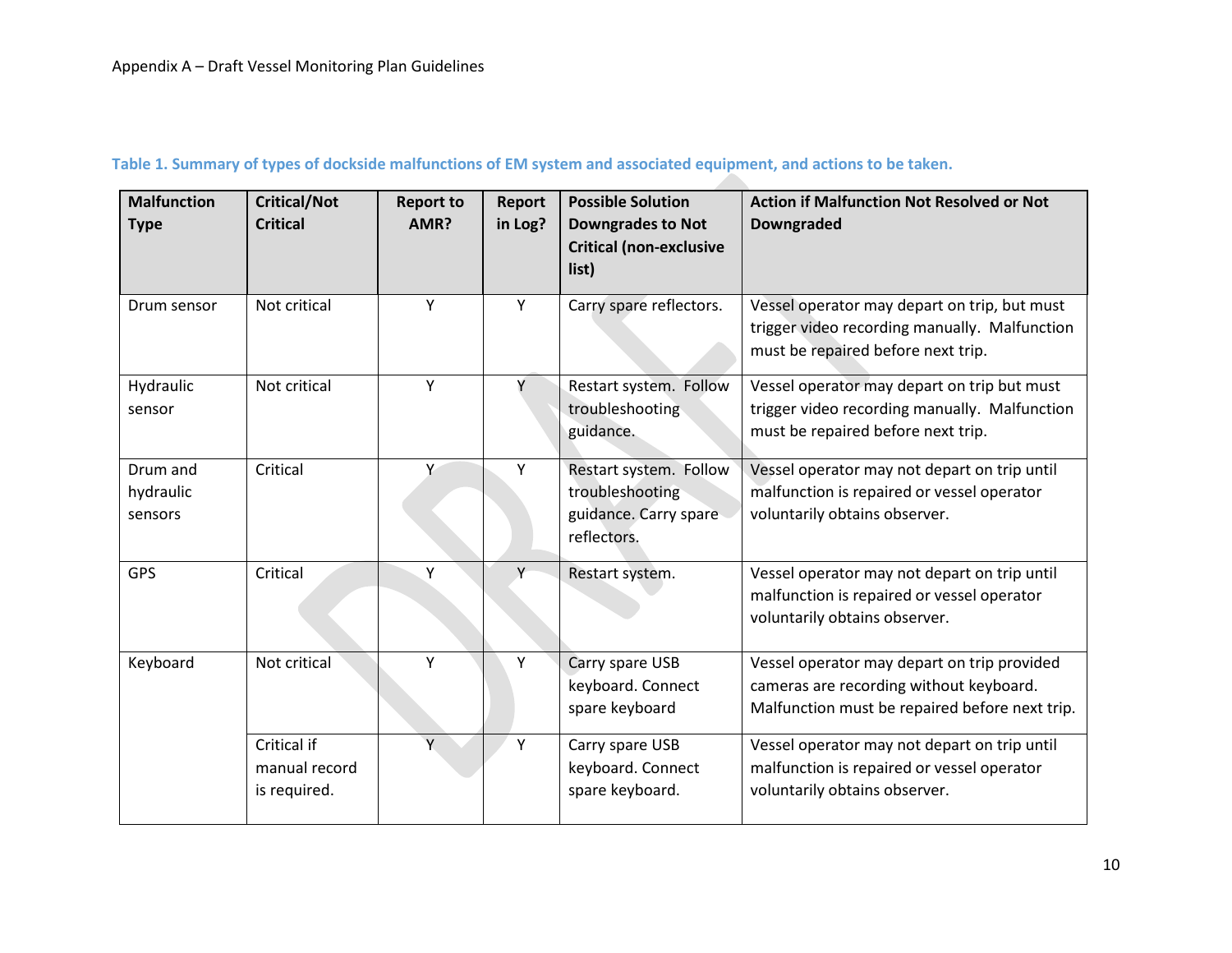| <b>Malfunction</b> | <b>Critical/Not</b> | <b>Report to</b>          | <b>Report</b> | <b>Possible Solution</b>                                                                  | <b>Action if Malfunction Not Resolved or Not</b>                                                                                                                                                                              |
|--------------------|---------------------|---------------------------|---------------|-------------------------------------------------------------------------------------------|-------------------------------------------------------------------------------------------------------------------------------------------------------------------------------------------------------------------------------|
| <b>Type</b>        | <b>Critical</b>     | AMR?                      | in Log?       | <b>Downgrades to Not</b><br><b>Critical (non-exclusive</b><br>list)                       | <b>Downgraded</b>                                                                                                                                                                                                             |
| Monitor            | Critical            | Υ                         | Y             | Connect to a different<br>VGA monitor.                                                    | Vessel operator may not depart on trip until<br>malfunction is repaired or vessel operator<br>voluntarily obtains observer.                                                                                                   |
| Control box        | Critical            | Υ                         | Y             | Restart system, follow<br>troubleshooting<br>guidance.                                    | Vessel operator may not depart on trip until<br>malfunction is repaired or vessel operator<br>voluntarily obtains observer.                                                                                                   |
| Green Screen       | Critical            | No, unless<br>unresolved. | Y.            | Restart system, follow<br>troubleshooting<br>guidance.                                    | Vessel operator may not depart on trip until<br>malfunction is repaired or vessel operator<br>voluntarily obtains observer.                                                                                                   |
| Lighting           | Critical            | <b>No</b>                 | Υ             | Vessel operator will not<br>retrieve gear at night                                        | Vessel operator may depart on trip provided<br>he does not retrieve gear at night (i.e., 30<br>minutes before official sunset to 30 minutes<br>after official dawn). Malfunction must be<br>repaired before next trip.        |
| Camera(s)          | Critical            | Υ                         | Y.            | Restart system, follow<br>troubleshooting<br>guidance. Carry and<br>connect spare camera. | If the vessel has an observer onboard, may<br>depart on trip. If the vessel does not have an<br>observer onboard, may not depart on trip until<br>malfunction is repaired or vessel operator<br>voluntarily obtains observer. |
|                    |                     |                           |               |                                                                                           |                                                                                                                                                                                                                               |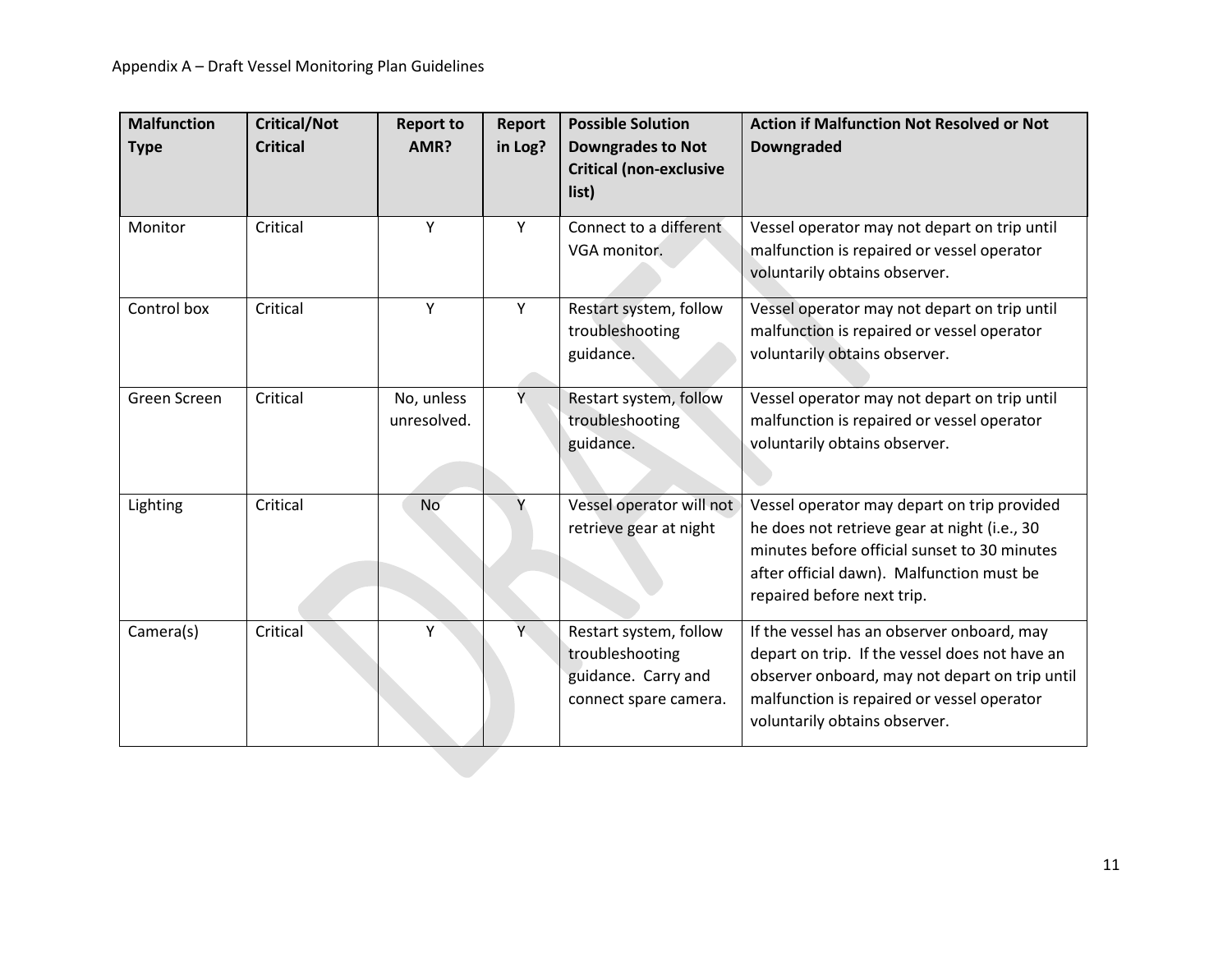#### **Table 2. Summary of types of at-sea malfunctions of EM system and associated equipment, and actions to be taken.**

| <b>Malfunction</b> | <b>Critical/Not</b> | <b>Report to</b> | <b>Report in</b> | <b>Possible Solution</b>       | <b>Action if Malfunction Not Resolved or</b>    |
|--------------------|---------------------|------------------|------------------|--------------------------------|-------------------------------------------------|
| <b>Type</b>        | <b>Critical</b>     | AMR?             | Log?             | <b>Downgrades to Not</b>       | <b>Downgraded</b>                               |
|                    |                     |                  |                  | <b>Critical (non-exclusive</b> |                                                 |
|                    |                     |                  |                  | list)                          |                                                 |
|                    |                     |                  |                  |                                |                                                 |
| Drum sensor        | Not critical        | Y                | Y                | Carry spare reflectors.        | Vessel operator may resume fishing but must     |
|                    |                     |                  |                  |                                | trigger video recording manually.               |
| Hydraulic          | Not critical        | Y                | Y                | Restart system. Follow         | Vessel operator may resume fishing but must     |
| sensor             |                     |                  |                  | troubleshooting                | trigger video recording manually.               |
|                    |                     |                  |                  | guidance.                      |                                                 |
|                    |                     |                  |                  |                                |                                                 |
| Drum and           | Critical            | Y                | Y                | Restart system. Follow         | Vessel operator may resume fishing but must     |
| hydraulic          |                     |                  |                  | troubleshooting                | trigger video recording manually.               |
| sensors            |                     |                  |                  | guidance. Carry spare          |                                                 |
|                    |                     |                  |                  | reflectors.                    |                                                 |
| <b>GPS</b>         | Critical            | Y                | Y                | Restart system.                | If not resolved, vessel operator must return to |
|                    |                     |                  |                  |                                | port.                                           |
|                    |                     |                  |                  |                                |                                                 |
|                    |                     |                  |                  |                                |                                                 |
| Keyboard           | Not critical        | Y                | Y                | Carry spare USB                | Vessel operator may resume fishing provided     |
|                    |                     |                  |                  | keyboard. Connect              | cameras are recording without keyboard.         |
|                    |                     |                  |                  | spare keyboard.                | Otherwise return to port.                       |
|                    |                     |                  |                  |                                |                                                 |
|                    | Critical if         | Y                |                  | Carry spare USB                | If not resolved, vessel operator must return to |
|                    | manual              |                  |                  | keyboard. Connect              | port.                                           |
|                    | record is           |                  |                  | spare keyboard.                |                                                 |
|                    | required.           |                  |                  |                                |                                                 |
|                    |                     |                  |                  |                                |                                                 |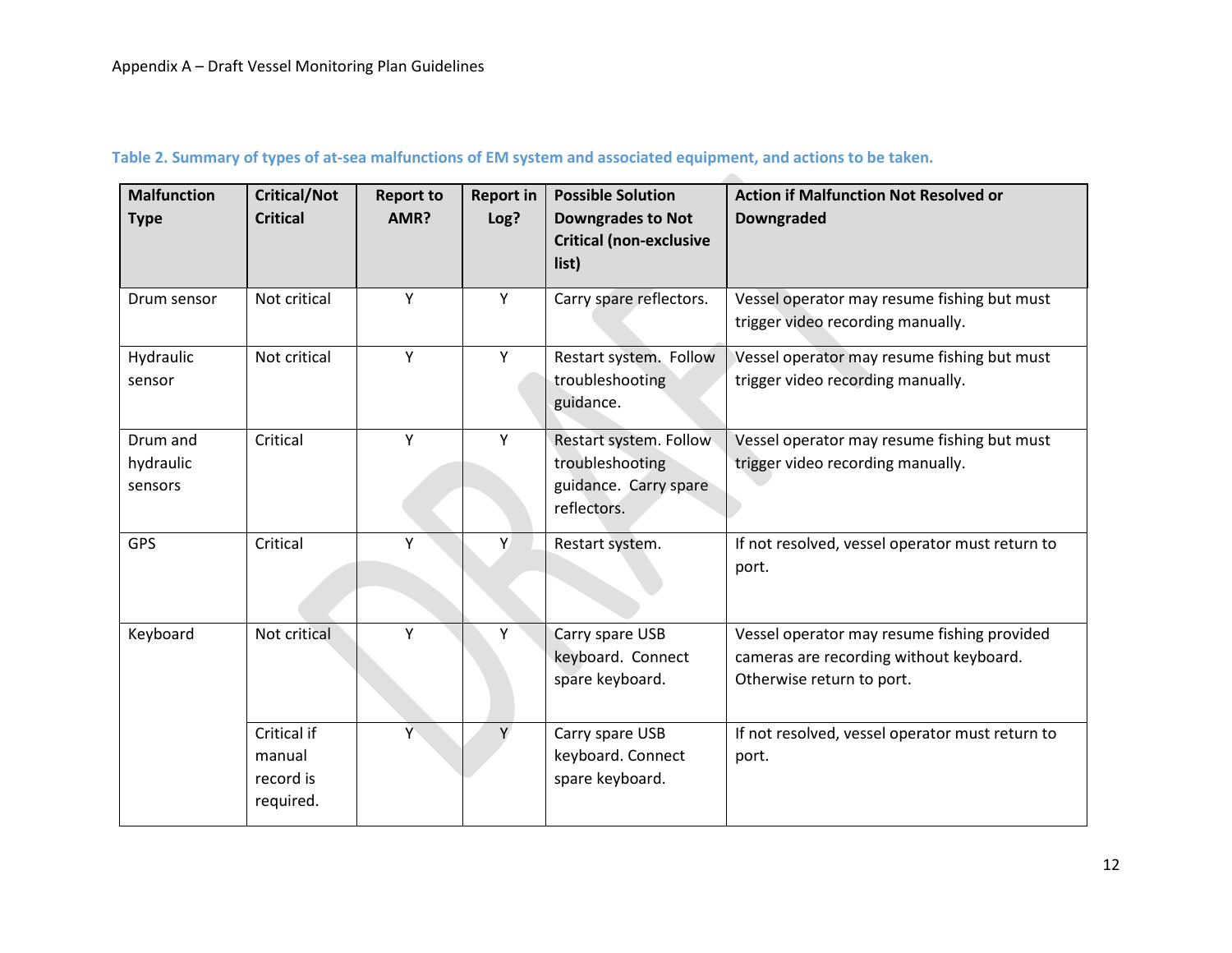| <b>Malfunction</b><br><b>Type</b> | <b>Critical/Not</b><br><b>Critical</b> | <b>Report to</b><br>AMR?  | <b>Report in</b><br>Log? | <b>Possible Solution</b><br><b>Downgrades to Not</b><br><b>Critical (non-exclusive</b><br>list) | <b>Action if Malfunction Not Resolved or</b><br><b>Downgraded</b>                                                                                                                     |
|-----------------------------------|----------------------------------------|---------------------------|--------------------------|-------------------------------------------------------------------------------------------------|---------------------------------------------------------------------------------------------------------------------------------------------------------------------------------------|
|                                   |                                        |                           |                          |                                                                                                 |                                                                                                                                                                                       |
| Monitor                           | Critical                               | Υ                         | Y                        | Connect to a different<br>VGA monitor.                                                          | If not resolved, vessel operator must return to<br>port.                                                                                                                              |
| Control box                       | Critical                               | Y                         | Y                        | Restart system, follow<br>troubleshooting<br>guidance.                                          | If not resolved, vessel operator must return to<br>port.                                                                                                                              |
| Green Screen                      | Critical                               | No, unless<br>unresolved. | Υ                        | Restart system, follow<br>troubleshooting<br>guidance.                                          | If not resolved, vessel operator must return to<br>port.                                                                                                                              |
| Lighting                          | Critical                               | N <sub>o</sub>            | Υ                        | Vessel operator will<br>not retrieve gear at<br>night                                           | Vessel operator may resume fishing provided the<br>vessel operator does not retrieve gear at night<br>(i.e., 30 minutes before official sunset to 30<br>minutes after official dawn). |
| Camera(s)                         | Critical                               | Y                         | Y                        | Restart system, follow<br>troubleshooting<br>guidance. Carry and<br>connect spare camera.       | If vessel has an observer onboard, vessel<br>operator may resume fishing. Otherwise return<br>to port.                                                                                |

 $\overline{\phantom{m}}$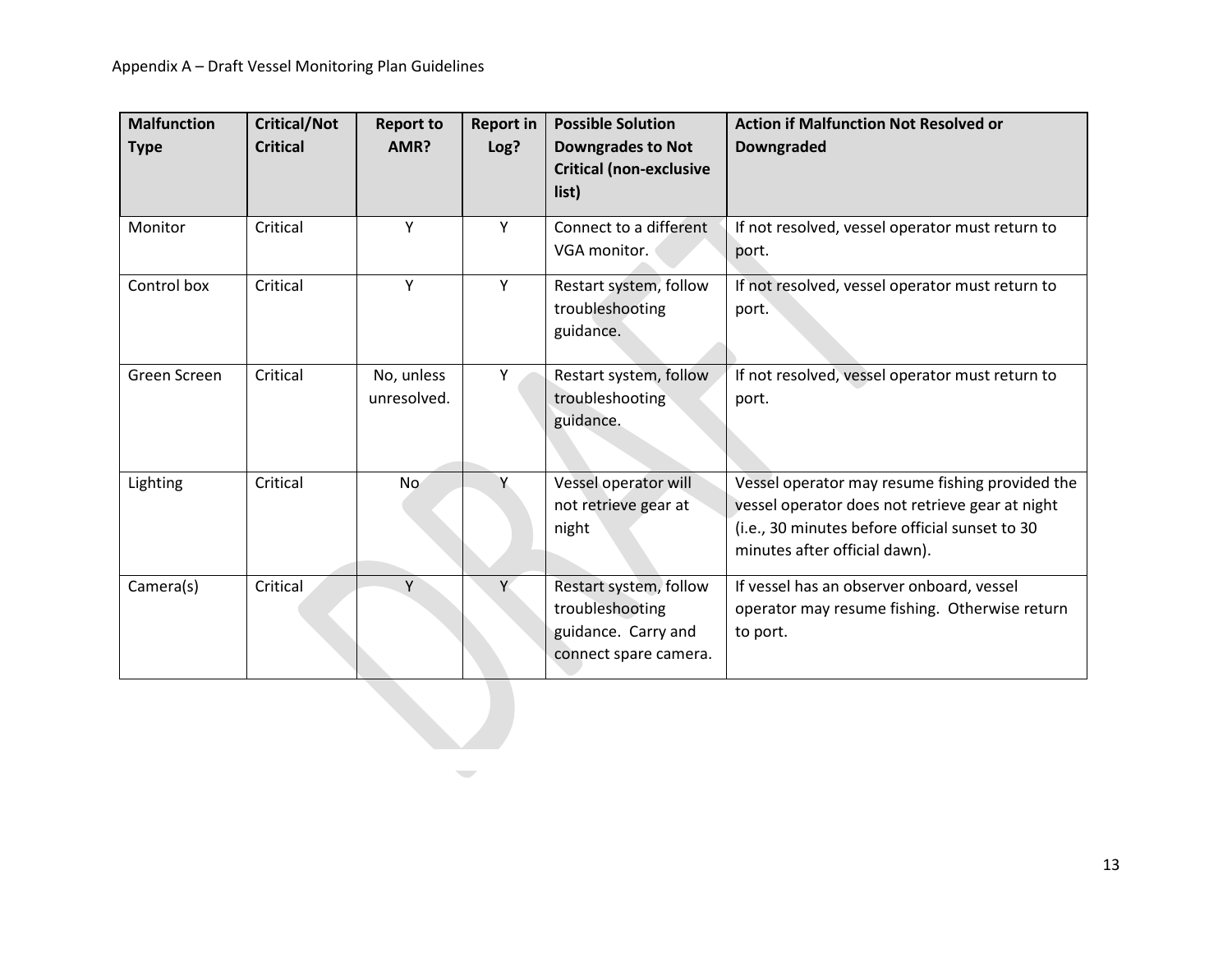# Draft Electronic Monitoring Program Service Plan Guidelines

As part of an application for an EM (EM) service provider permit and endorsement, a service provider must develop and submit an EM Service Plan (EMSP) that describes how the EM service provider will provide EM services to the fleet. NMFS will review the EM Service Plan as part of the application package to ensure that it meets all the required elements and would effectively fulfill the EM service provider responsibilities. This document provides additional information on what NMFS is looking for in an EMSP and describes best practices and suggested language that could be used to satisfy the required components. EM service providers may propose and NMFS may consider alternative, but equipment, methods to meet the requirements of the EM program in the EMSP. Excerpts of regulations cited are provided in appendices for convenience.

Contact the Permits Branch with questions and assistance in completing the EM Service Plan and provider permit application: (206)526-4353.

## EM Service Plan Contents

The EM service plan should include the following sections:

- A. EM service provider information This section should include contact information for the EM service provider(s) for NMFS to use during the year.
- B. Program management This section should describe the service provider's plans for hiring and training program staff, communicating with NMFS and vessel representatives, and delivering and managing field and data services.
- C. EM system and software This section contains detailed information about the EM system and software that the provider is proposing to deploy to allow NMFS to evaluate them.
- D. Field and technical support services This section should describe the service provider's procedures for installing and servicing EM systems and for providing technical support to contracted vessels.
- E. Data services This section should describe the service provider's procedures for data processing, including review and storage of EM data, and reporting of summary data to NMFS.

## A. EM Service Provider Information

1. Provide the name, address, phone number, and email address of the EM service provider.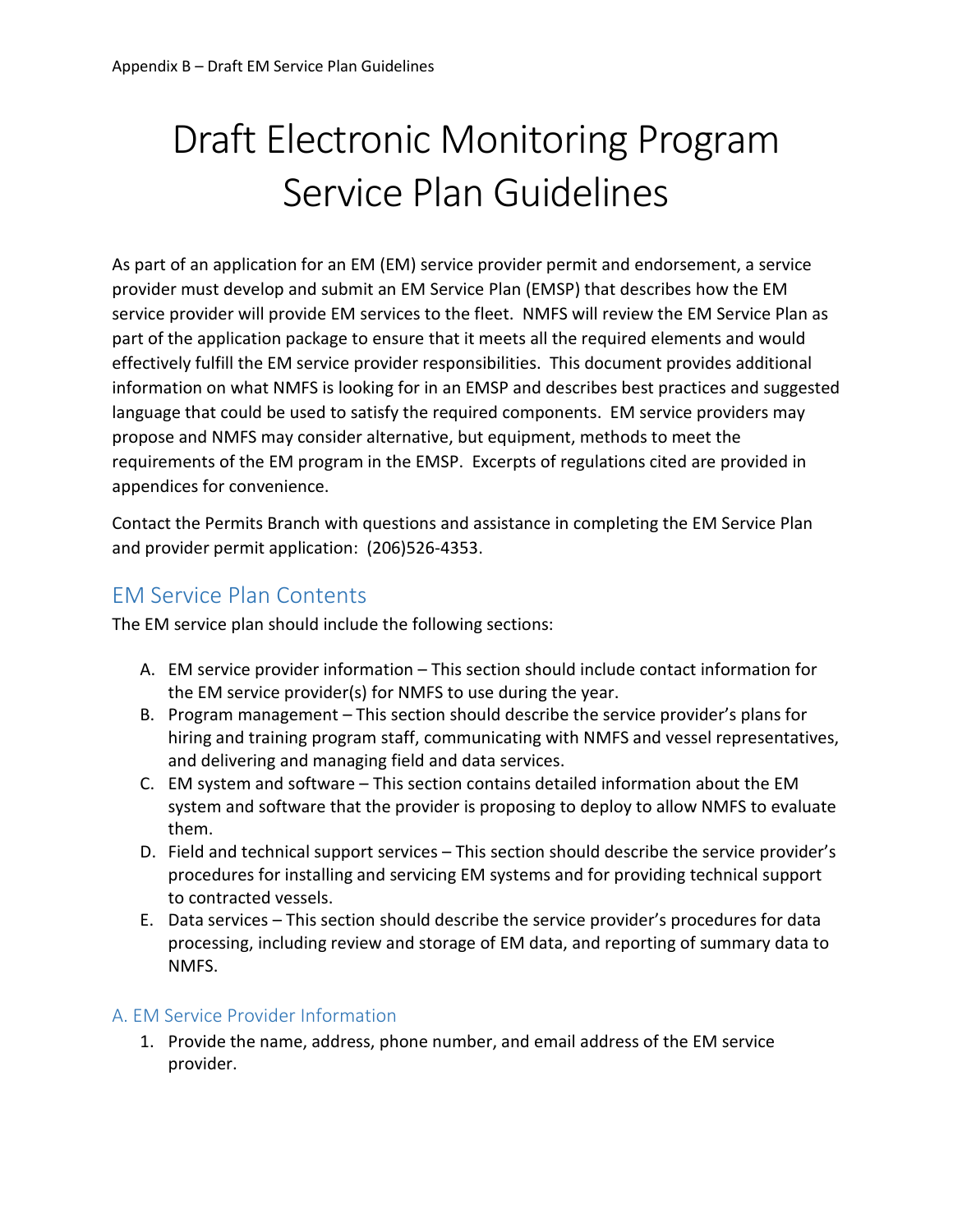2. Provide contact information for a primary point of contact for program operations inseason. This should be the person, such as the project manager, that NMFS would call with questions regarding installations, vessel monitoring plans, service events, technical issues, data analysis, reports, and other program logistics during the year.

## B. Program Management

- 1. Describe procedures for hiring and training of competent program staff to carryout EM field services.
	- a. Describe minimum qualifications for EM technicians, EM data analysts, and other staff that may handle hard drives/EM data, process EM data, or generate reports.
	- b. Describe or provide terms and conditions of employment.
	- c. Detail EM technician and EM data analyst recruitment/hiring procedures including provider's interview process, review of educational background, background checks, physical/medical condition, CPR and first aid certification, citizenship.
	- d. Describe training program for staff in providing EM field and data services, including any certification of program staff to work on EM equipment and procedures to maintain the skills of EM data processing staff in:
		- i. Use of data processing software;
		- ii. Species identification;
		- iii. Fate determination and metadata reporting requirements;
		- iv. Data processing procedures;
		- v. Data tracking; and,
		- vi. Reporting and data upload procedures.
- 2. Describe provider's procedures for tracking performance and responding to identified poor performance by an EM technician, EM data analyst, or other staff that handle hard drives/EM data and reports.
- 3. Describe provider's procedures for tracking, reporting to NMFS, and responding to identified harassment of EM provider staff.
- 4. Describe provider's procedures for tracking, reporting to NMFS, and responding to identified EM provider staff conflicts of interest.
- 5. Describe what support services are provided to the EM technicians deployed to a fishing community (i.e.; list of rentals, motels, laundry facilities).
- 6. Describe provider's interactions with vessel owners and NMFS to solicit feedback on EM staff performance (e.g., post service visit check-in) and actions taken by a provider when performance issues involving the EM staff are identified.
- 7. Describe provider's process for tracking EM technician and EM data analyst pay data and the system to record overtime, benefits, etc.
- 8. Describe the company's procedures and policies related to data storage, access, handling, and release, to maintain the integrity and confidentiality of the EM Program data as required (*see* 50 CFR 660.603(n)).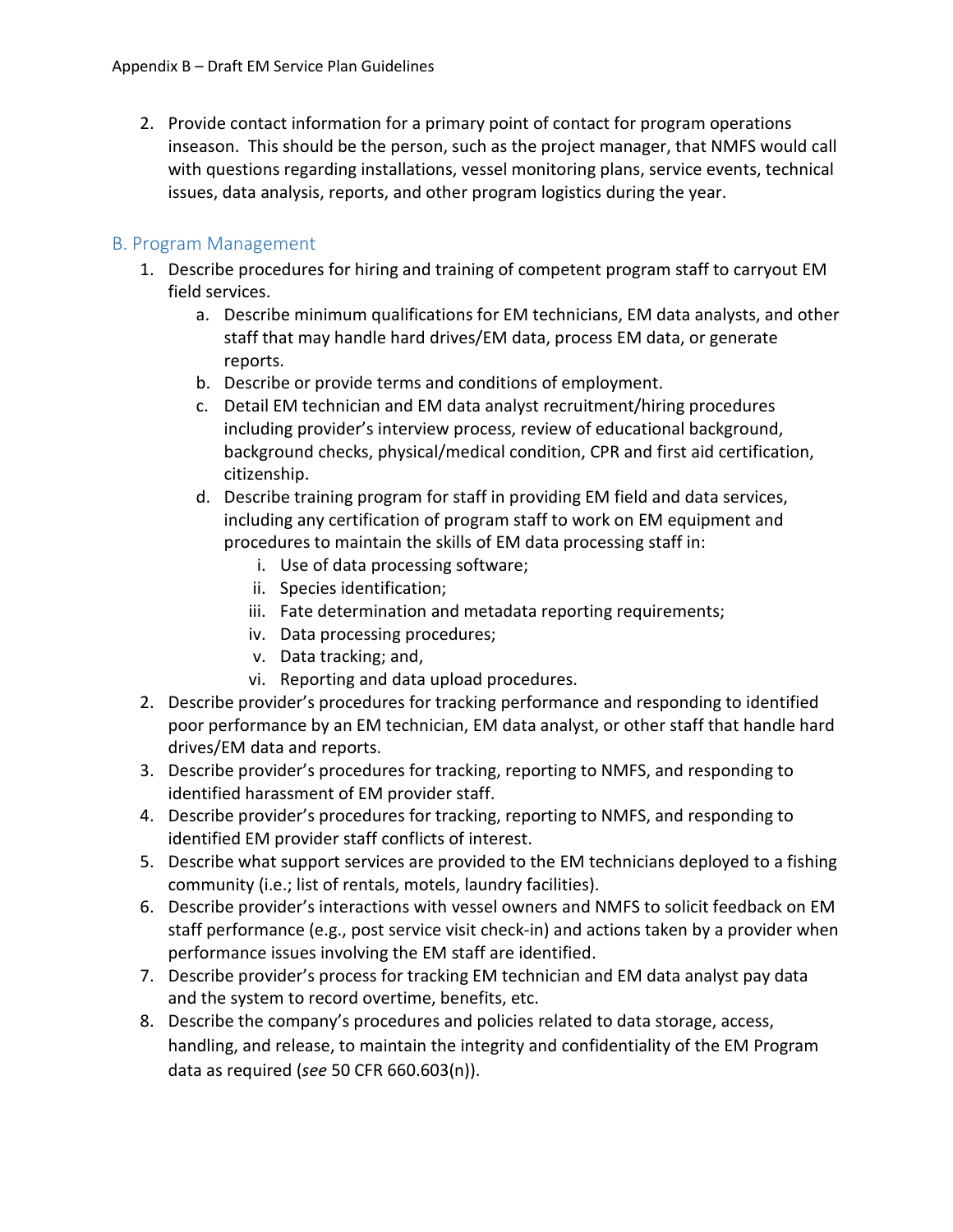a. The EM service provider must not release a vessel owner's EM data and other records except to NMFS and authorized officers, unless otherwise authorized by the owner or operator of the vessel.

## C. EM System and Software

- 1. Describe the identifying characteristics of the EM system to be deployed and the video review software to be used in the fishery, including but not limited to: manufacturer, brand name, model name, model number, software version and date, firmware version number and date, hardware version number and date, monitor/terminal number and date, pressure sensor model number and date, drum rotation sensor model number and date, and GPS model number and date.
- 2. Describe the EM system and software specifications, including a narrative statement describing how the EM system and associated equipment meets the performance standards at § 660.604(j). The specifications (e.g., image resolution, frame rate, user interface) and configuration of an EM system and associated equipment (e.g., number and placement of cameras, lighting) used to meet the requirements of this section must be sufficient to:
	- a. Allow easy and complete viewing, identification, and quantification, of catch items discarded at sea, including during low light conditions;
	- b. Continuously record vessel location (latitude/longitude coordinates), velocity, course, and sensor data (i.e, hydraulic and winch activity);
	- c. Allow the identification of the time, date, and location of a haul/set or discard event;
	- d. Record and store image data from all hauls/sets and the duration that fish are onboard the vessel until offloading begins;
	- e. Continuously record and store raw sensor data (i.e., GPS and gear sensors) for the entire fishing trip;
	- f. Prevent radio frequency interference (RFI) with vessel monitoring systems (VMS) and other equipment;
	- g. Allow the vessel operator to test and monitor the functionality of the EM system prior to and during the fishing trip to ensure it is fully functional;
	- h. Prevent tampering or, if tampering does occur, show evidence of tampering; and,
	- i. Provide image and sensor data in a format that enables their integration for analysis.
- 3. NMFS recommends that the EM system have the following features to meet the performance standards:
	- a. Simple to use and require minimal maintenance.
	- b. Durable in harsh marine environments.
	- c. Be secure, using end-to-end encryption of data files and restricting access to system settings (i.e., prohibiting administrative access to vessel crew).
	- d. Modular, small size, for ease in installation and component replacement.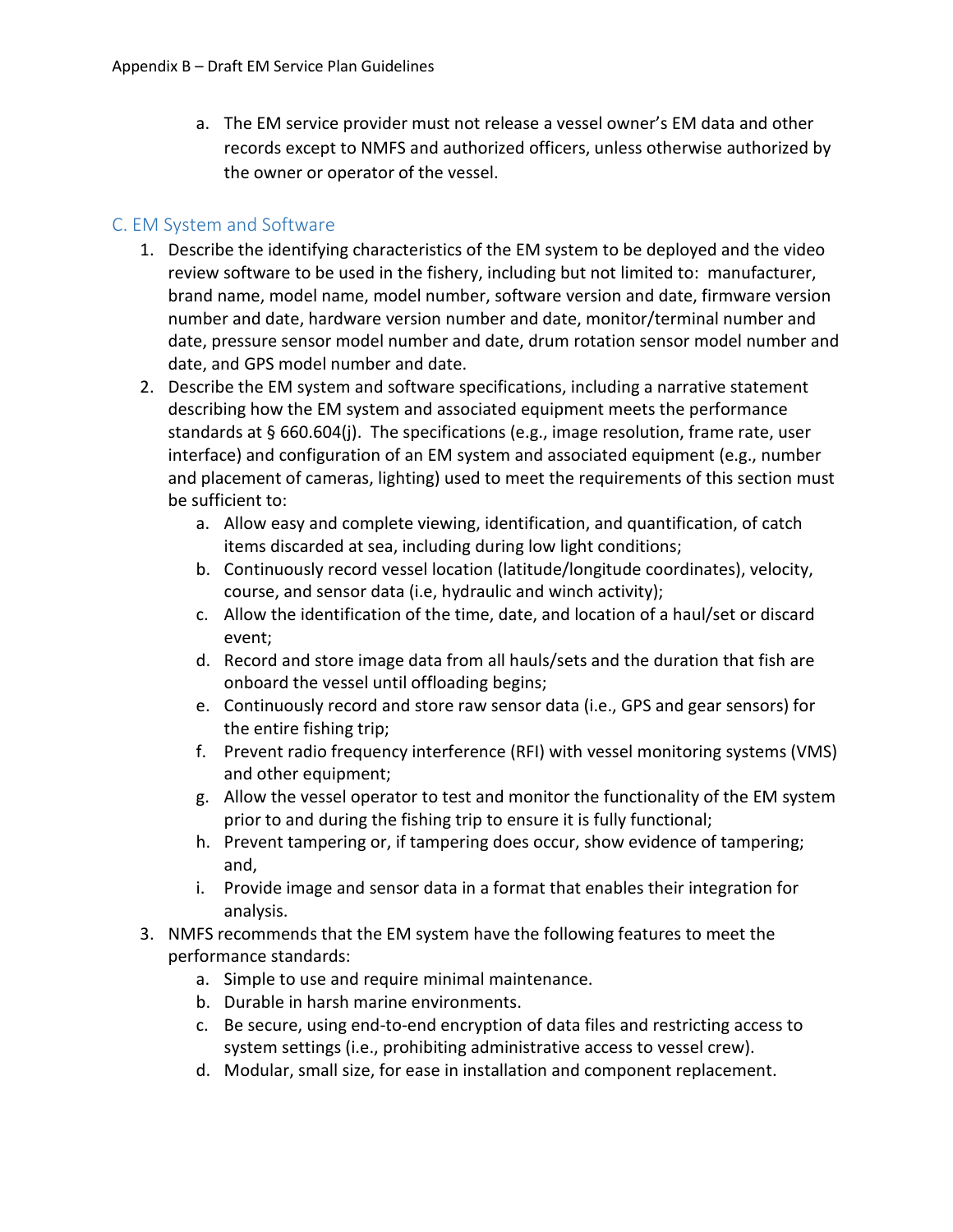- e. Have an internal UPS that carries the system through short power interruptions and provides for a controlled shutdown.
- a. Have a single means of distributing power to all system components with the ability to log the time and reason for any interruption to system power.
- b. Logs occurrences and reasons for system shutoff.
- c. Automatic re-starting of system based upon restoration of sufficient power.
- d. Data storage hardware should be resistant to damage and data loss and provide safeguards to retain data in the event of electrical failure or power spikes.
- e. Cameras should record continuously at a frame rate of 5 unique frames per second, and provide the option to produce still images for enhanced species identification and measurement.
- f. Cameras should produce images compatible with zoom function for enhanced identification during video review.
- g. Cameras should be capable of recording data at a resolution of 2MP (1080P).
- h. Cameras should produce color imagery with the ability to revert to black and white video output when light levels become too low for color recognition.
- i. The control box should log GPS positions every 10 seconds. The GPS should use a minimum of 3 satellites to triangulate vessel position. If 3 satellites are not available at any time, the system should not log a location rather than imputing a calculated location.
- j. Video imagery should be capable of being viewed on the vessel by the vessel crew or authorized officers without interfering with data collection.
- k. The video imagery should have embedded time stamps with time synced between GPS, imagery, and other sensors and data sets.
- 4. If the technologies have previously been subject to scrutiny in a court of law, provide a brief summary of the litigation and any court findings on the reliability of the technology.

## D. Field and Technical Support Services

- 1. Describe procedures for communicating with individual vessel operators and NMFS to coordinate field services, provide technical support and other assistance, and to communicate feedback on vessel operations.
- 2. Describe the plan for provision of services including service locations, response timelines, equipment inventories, and procedures for installations, service visits, repairs, technical support, and other program services required of an EM service provider (*see* § 660.603(k)).
	- a. The EM service provider must provide maintenance and support services, including maintaining sufficient equipment inventory, such that all deployed EM systems continuously perform according to the performance standards at § 660.604(j) and that field service events are scheduled and carried out with minimal delays or disruptions to fishing activities.
		- i. The EM provider should maintain appropriate inventory levels to service vessels as problems occur (e.g., 10% pool), conduct periodic stock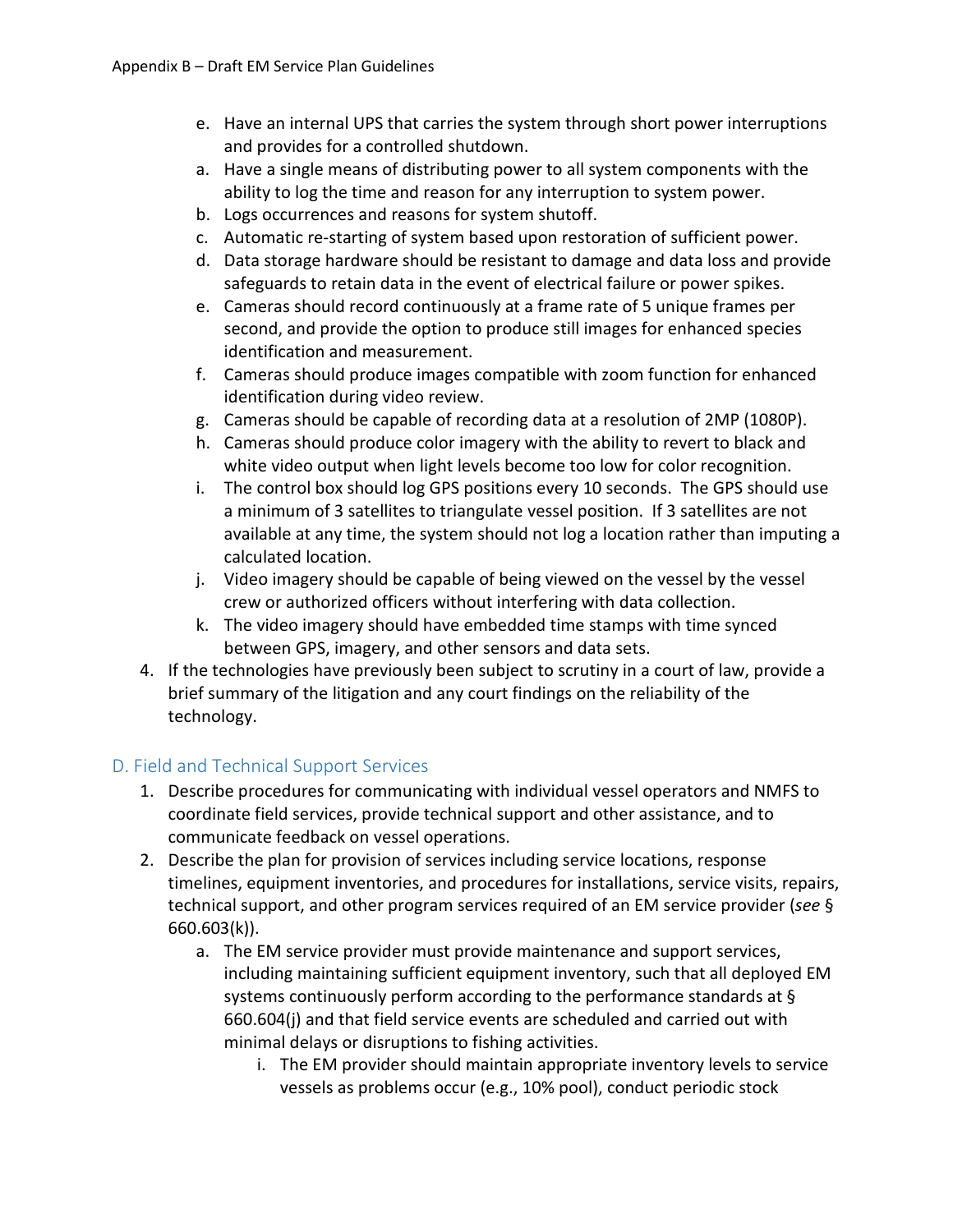inventories, maintain a list of component suppliers and stock availabilities, order stock as necessary, and monitor shipping/receiving and movements of inventory.

- b. Technical support must be available 24-hours per day, seven days per week, and year-round.
- c. The EM service provider must submit to NMFS reports of requests for technical assistance from vessels, including when the call or visit was made, the nature of the issue, and how it was resolved.

## E. Data Services

- 1. Describe EM video review software specifications, including a narrative statement describing how the software is sufficient to process EM data to provide NMFS with EM summary reports, including discard estimates, fishing activity information, and meta data (e.g., image quality, reviewer name) and incident reports of compliance issues, as described in the EM Program Manual (*see* § 660.603(m)(5)).
- 3. Describe procedures for tracking hard drives and data files throughout their use cycle. This would apply to all providers that may come into possession of hard drives or data files containing EM data, either through providing data services or technical support to vessel owners and NMFS (e.g., recovering corrupted data).
	- a. An inventory management system should be used to track individual hard drives/data files using a unique ID number or other identification system. The provider should be able to determine whether a hard drive/data file is deployed, in transit, or at the provider and at what stage in the use cycle.
	- b. The inventory management system should log the names of any employees that come into possession of or accessed the hard drive/data files.
	- c. The system should also log tracking numbers from shipping companies that were used, and dates of mailing and receipt.
	- d. EM staff must not handle or transport hard drives or other medium containing EM data except to carry out EM services as described in the NMFS-accepted EM Service Plan.
- 4. Describe procedures to ensure the integrity and security of hard drives/data files in transit (e.g., use of sealed tamper evident envelopes for hard drives, end-to-end encryption of data files).
- 5. Describe procedures to remove confidential data from hard drives before returning them to the field.
- 2. Describe procedures for tracking EM datasets throughout the processing cycle, including documenting any access and modifications.
- 3. Describe procedures for communicating with individual vessel operators and NMFS to coordinate data services, resolve specific program issues, and provide feedback on program operations.
- 4. Describe procedures for providing feedback to vessel representatives, field services staff, and NMFS, regarding: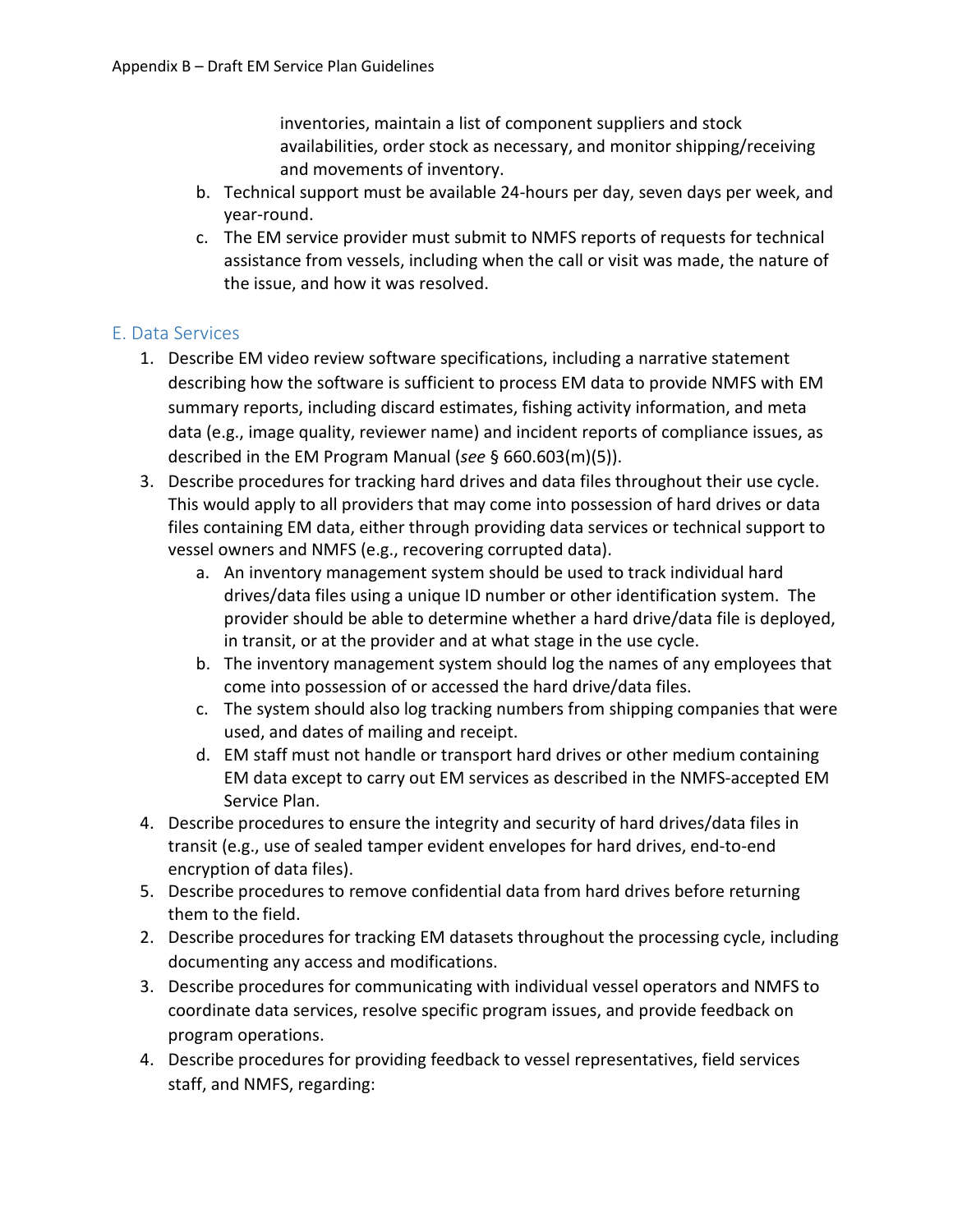- a. Adjustments to system settings;
- b. Changes to camera positions;
- c. Advice to vessel personnel on duty of care responsibilities;
- d. Advice to vessel personnel on catch handling practices; and,
- e. Any other information that would improve the quality and effectiveness of data collection on the vessel.
- 5. Describe procedures for processing EM data from contracted vessels and submitting to NMFS EM summary reports, including discard estimates, fishing activity information, and meta data (e.g., image quality, reviewer name), and incident reports of compliance issues, according to the EM Program Manual (*see* § 660.603(m)(5)).
- 6. Describe procedures for correcting and resubmitting datasets and reports identified by NMFS as not meeting the program standards.
- 7. Describe how EM data and other records will be stored as required (*see* § 660.603(m)(6) and (n)). The provider must maintain all of a vessel's EM data and other records for a period of not less than 3 years after the date of landing of a trip. EM data and other records must be stored such that the integrity and security of the records is maintained for the duration of the retention period. The provider must produce EM data and other records immediately upon request by NMFS or an authorized officer.
	- a. The original EM data files should be copied, catalogued, and stored unmodified, immediately upon receipt from the vessel. EM staff must not write to or modify any EM hard drive or other medium that contains EM data before it has been copied and catalogued.
	- b. The original data files or an exact copy should be stored, unmodified. Data processing, annotations, and any other modifications should be done on copies.
	- c. All EM data and other records should be stored using redundancies and back-ups to guard against failure or physical destruction.
	- d. EM data may be stored locally on hard drives, local servers, or using cloud storage services.
	- e. NMFS expects most requests for access or submission of EM data and other records associated with a specific EM trip will be made during the year in which that trip was taken (January 1 – December 31) and until data is finalized for that year (on or about March 1 of the following year). EM data files may be transmitted to NMFS via a secure website where NMFS and authorized officers can access and download the data files, or by mailing a hard drive, CD, or other medium containing the data files. The provider may wish to take this information into account when planning for and comparing the costs and accessibility of different storage options.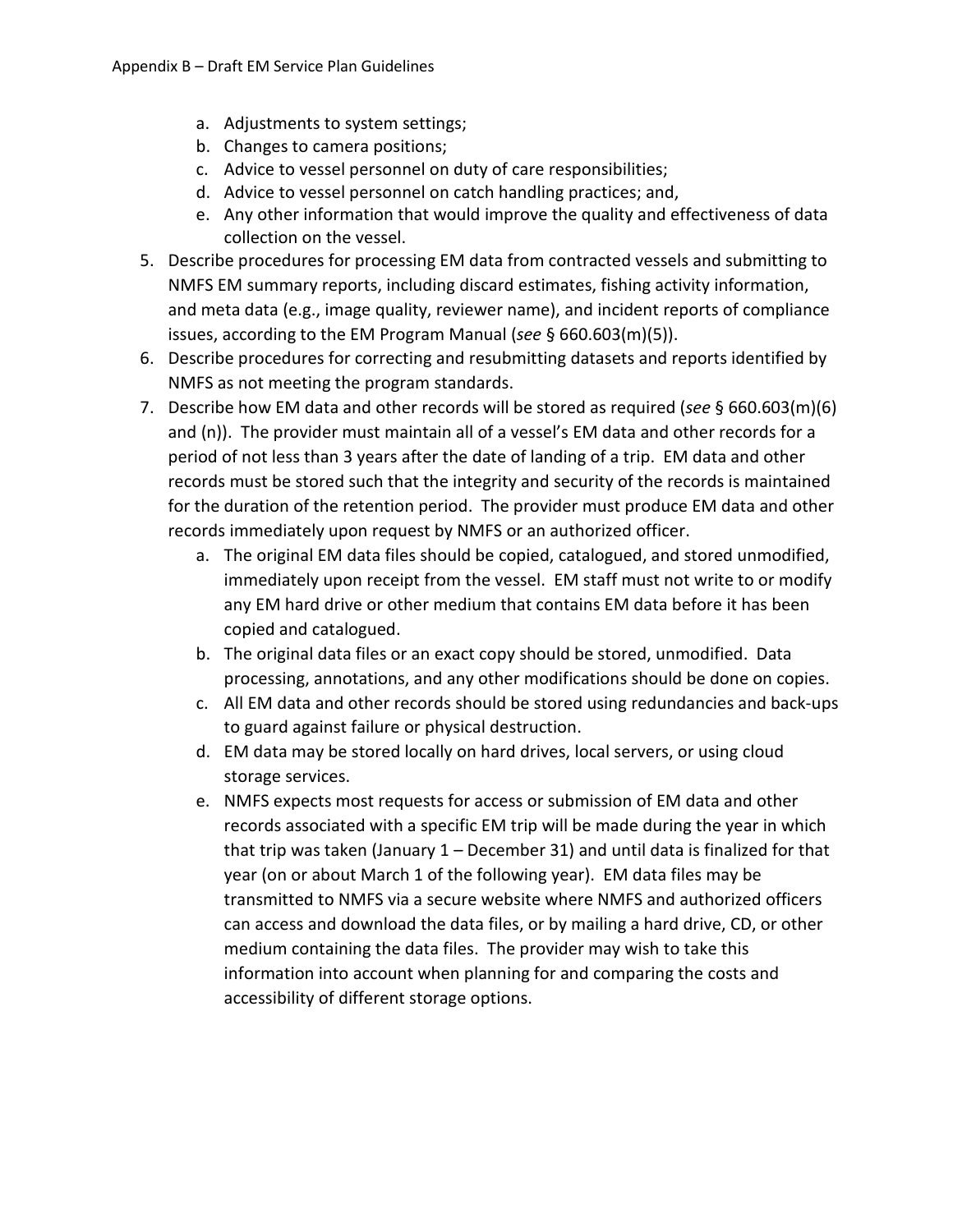## Excerpts of the Regulations

## Excerpt from 660.603(k)-(n)

(k) *Field and technical support services.* The EM service provider must provide and manage EM systems, installation, maintenance and technical support, as described below and according to a NMFS-accepted EM Service Plan, which is required under  $§$  660.603(b)(1)(vii), and as described in the EM Program Manual or other written and oral instructions provided by the EM Program, such that the EM program achieves its purpose as defined at § 660.600(b).

(1) At the time of installation, the EM service provider must:

(i) Install an EM system that meets the performance standards under  $\S$  660.604(j);

(ii) Ensure that the EM system is set up, wires run, system powered, and tested with the vessel in operation;

(iii) Brief the vessel operator on system operation, maintenance, and procedures to follow for technical support or field service;

(iv) Provide necessary information for the vessel operator to complete the VMP, such as images and diagrams of camera views and vessel layout, specific information about system settings, and designated discard control points; and,

(v) Complete an EM System Certification Form for the vessel owner.

(2) The EM service provider must communicate with vessel operators and NMFS to coordinate service needs, resolve specific program issues, and provide feedback on program operations.

(3) The EM service provider must provide maintenance and support services, including maintaining an EM equipment inventory, such that all deployed EM systems perform according to the performance standards at § 660.604(j) and that field service events are scheduled and carried out with minimal delays or disruptions to fishing activities.

(4) The EM service provider must provide technical assistance to vessels, upon request, in EM system operation, the diagnosis of the cause of malfunctions, and assistance in resolving any malfunctions. Technical support must be available 24-hours per day, seven days per week, and year-round.

(5) The EM service provider must submit to NMFS reports of requests for technical assistance from vessels, including when the call or visit was made, the nature of the issue, and how it was resolved.

(l) *Technical assistance and litigation information*. As a requirement of its permit, the EM service provider must provide the following to NMFS or authorized officers, upon request.

(1) Assistance in EM system operation, diagnosing and resolving technical issues, and recovering corrupted or lost data.

(2) Responses to inquiries related to data summaries, analyses, reports, and operational issues with vessel representatives.

(3) Technical and expert information, if the EM system/data are being admitted as evidence in a court of law. All technical aspects of a NMFS-approved EM system may be analyzed in court for, inter alia, testing procedures, error rates, peer review, technical processes and general industry acceptance. To substantiate the EM system data and address issues raised in litigation, an EM service provider must provide information, including but not limited to:

(i) If the technologies have previously been subject to such scrutiny in a court of law, a brief summary of the litigation and any court findings on the reliability of the technology.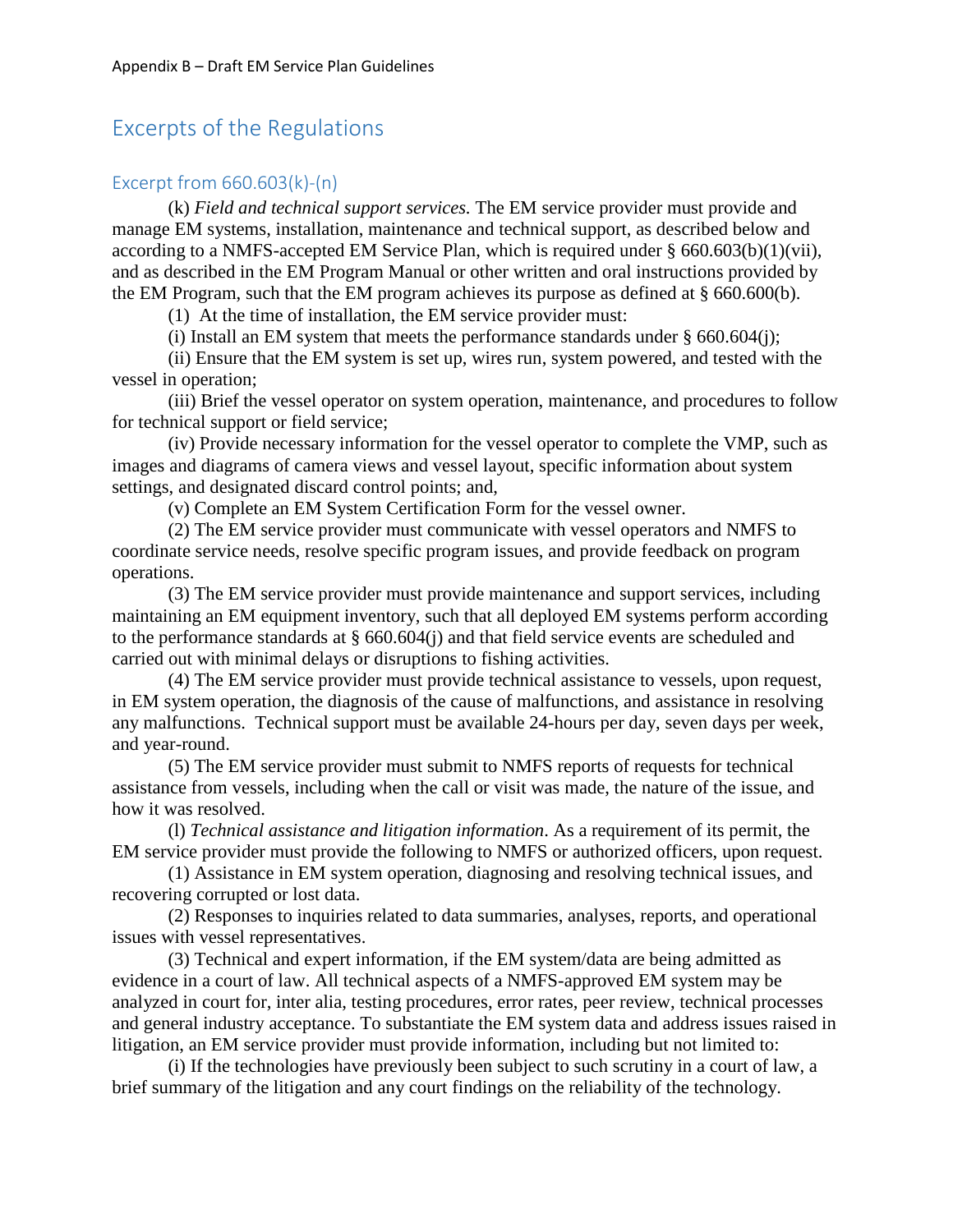(ii) Reserved.

(4) All software necessary for accessing, viewing, and interpreting the data generated by the EM system, including maintenance releases to correct errors in the software or enhance the functionality of the software.

(5) Notification NMFS within 24 hours after the EM service provider becomes aware of the following:

(i) Any information, allegations, or reports regarding possible harassment of EM provider staff;

(ii) Any information, allegations, or reports regarding possible EM system tampering;

(iii) Any information, allegations, or reports regarding any action prohibited under §§ 660.12(f) or 660.602(a)(13); or,

(iv) Any information, allegations or reports regarding EM service provider staff conflicts of interest.

(6) Notification to NMFS of any change of management or contact information or a change to insurance coverage.

(7) A copy of any contract between the service provider and entities requiring EM services;

(8) Proof of sufficient insurance as defined in paragraph (i);

(9) Copies of any information developed and used by the EM service provider and distributed to vessels, including, but not limited to, informational pamphlets, payment notifications, and description of EM service provider duties; and,

(10) EM data and associated meta data, and other records specified in this section.

(m) *Data services*. For vessels with which it has a contract (see § 660.604(k)), the EM service provider must provide and manage EM data processing, reporting, and record retention services, as described below and according to a NMFS-approved EM Service Plan, which is required under § 660.603(b)(1)(vii), and as described in the EM Program Manual or other written and oral instructions provided by the EM Program, and such that the EM Program achieves its purpose as defined at § 660.600(b).

(1) The EM service provider must process vessels' EM data according to a prescribed coverage level or sampling scheme, as specified by NMFS, and determine an estimate of discards for each trip using standardized estimation methods specified by NMFS. NMFS will maintain manuals for EM data processing protocols on its website.

(2) The EM service provider must ensure that its data processing staff are fully trained in:

(i) Use of data processing software;

(ii) Species identification;

(iii) Fate determination and metadata reporting requirements;

(iv) Data processing procedures;

(v) Data tracking; and,

(vi) Reporting and data upload procedures.

(3) The EM service provider must track hard drives and EM datasets throughout their cycles, including documenting any access and modifications. EM data must be removed from hard drives or other medium before returning them to the field.

(4) The EM service provider must communicate with vessel operators and NMFS to coordinate data service needs, resolve specific program issues, and provide feedback on program operations. The EM service provider must provide feedback to vessel representatives, field services staff, and NMFS regarding: